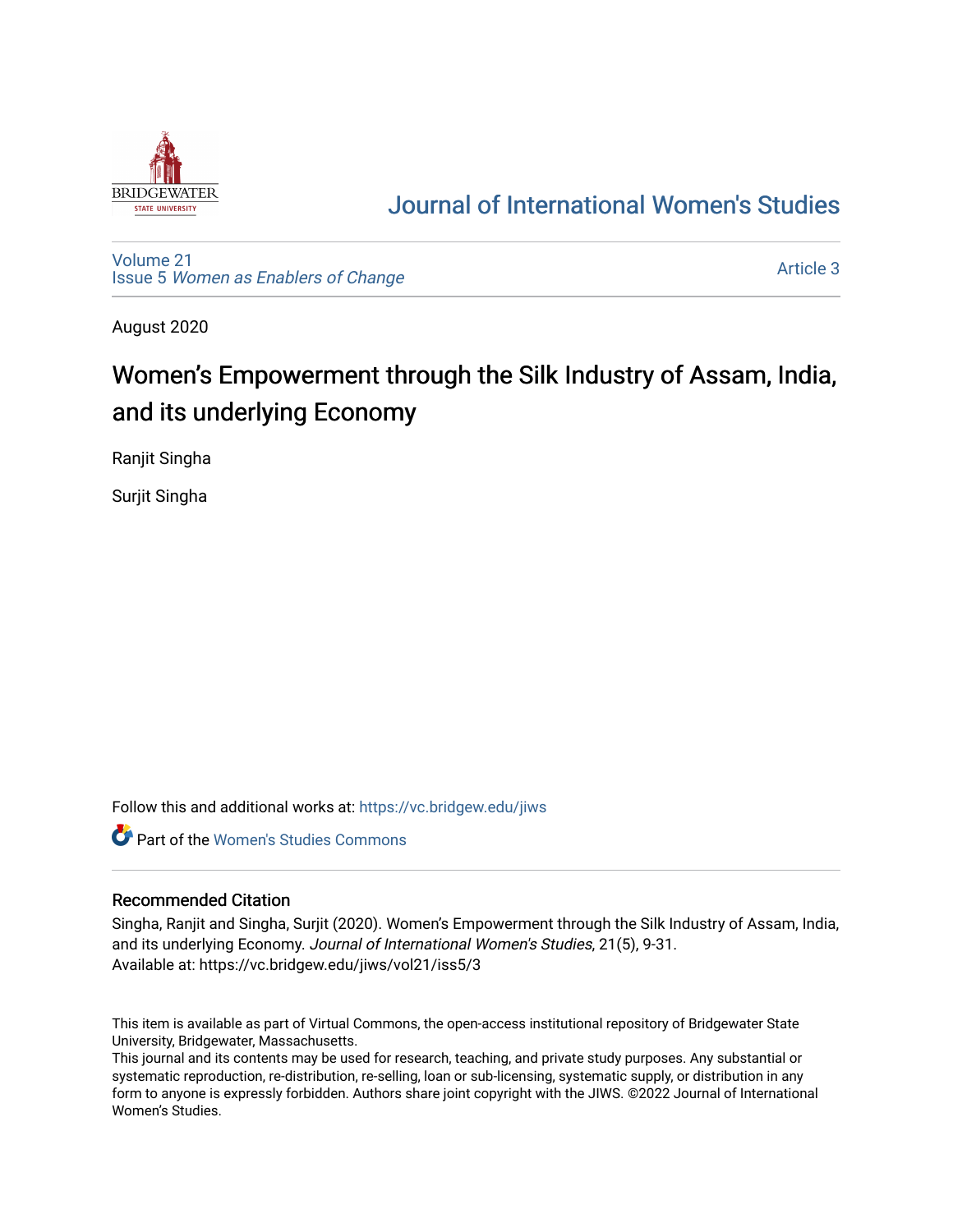#### Singha and Singha: Women's Empowerment

This journal and its contents may be used for research, teaching and private study purposes. Any substantial or systematic reproduction, re-distribution, re-selling, loan or sub-licensing, systematic supply or distribution in any form to anyone is expressly forbidden. ©2020 Journal of International Women's Studies.

### **Women's Empowerment through the Silk Industry of Assam, India, and its underlying Economy**

By Ranjit Singha<sup>[1](#page-1-0)</sup> and Surjit Singha<sup>[2](#page-1-1)</sup>

#### **Abstract**

In the medieval era, the Royal families of Assam, India produced *Muga silk* fabrics. During the time of the Koch Dynasty (Historical Koch Country), Muga silk from ancient Pragjyotishpur and Koch Behar became an integral part of the trade with Bengal, Bhutan, Tibet, and the Mughals. Most households in Assam weave cloth and every girl child in the household acquires weaving skills at a very young age from her mother. In Sualkuchi, a town in Assam, there are approximately 6,872 female weavers. These weavers are very concerned about the preservation of traditional handloom weaving as they feel that over time the skills required for this could disappear. They feel that they are unable to work as efficiently in their old age as they had in their youth. The automated machine seems to be a sign of hope for them, but at the same time, they have a strong attachment to the traditional handlooms. Quite recently, the traders have started procuring traditional garments manufactured from cloth made by automated machines. This is a threat to the local weavers since these garments are sold at a lower price, and this poses a challenge to the traditional handloom fabrics of Assam. A sustainable model needs to be incorporated to improve the conditions of the local weavers. The introduction of modern techniques and business strategies will help to empower the weavers. Muga is a noninflammable, anti-bacterial, natural, lustrous gold fabric which absorbs UV rays from sunlight. Pat silk is hypoallergenic, and it contains sericin, which reduces allergic reactions in the skin. Eri is antifungal, and this makes it a unique fabric for face masks, baby clothes, undergarments, blankets, quilts, medical uses, mosquito nets or special attire to protect one from UV rays, fungus, bacteria, and insects. The full range of the unique qualities of the fabrics of Assam should be widely publicized to increase the consumer demand for these handlooms. The area also has the potential to make castor oil out of the castor plant (Ricinus Communis Linn), which is a fed to the Eri Silkworm.

*Keywords*: Women's Empowerment, Muga, Eri, Pat, Assam, Handloom, Handmade, Kamrup, Koch Dynasty, Anti-bacterial, Uninflammable, Anti-fungal, Hypoallergenic, Sericin, castor oil

<span id="page-1-0"></span><sup>1</sup> Ranjit Singha, is a Research Scholar at CHRIST (Deemed to be University), India. He worked both in India and in the South Pacific Region in industry as well as in academia; he has published various articles, books and a chapter in a monograph. His passions are in Positive Psychology, Cognitive, Educational and Counselling Psychology, Computer and Data Science. Ranjit had authored a Book on 'Fundamentals of Computer Science' for Solomon Island and PNG. Author's Mail id is ranjit.singha@res.christuniversity.in, ranjitsingha@gmail.com

<span id="page-1-1"></span><sup>2</sup> Surjit Singha**,** is an Asst. Professor at Kristu Jayanti College (Autonomous), India and research scholar at CHRIST (Deemed to be University), India. He has experience of 11+ years in Industry & Teaching; published various articles & books in his credit. His research interest is towards Workforce Diversity, Organizational Climate, and Culture, SDG, and topics that benefit the society; presently, he has undertaken two Fully Funded Minor Research Projects. Author's e-mail ID: surjitsingha@kristujayanti.com, surjitsingha@gmail.com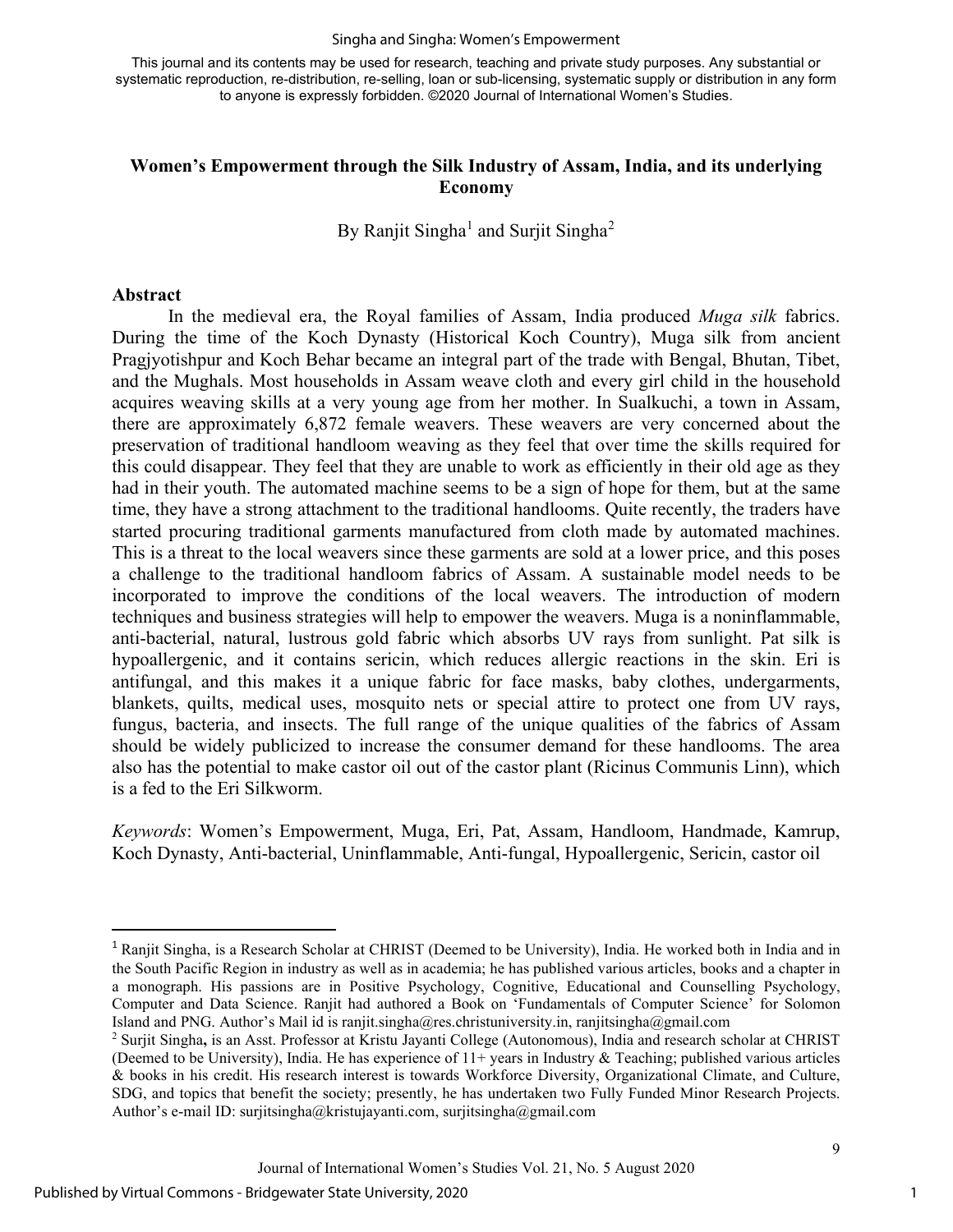### **Introduction**

Muga Silk of Assam[3](#page-2-0) was mainly produced by the *"Rajagharia looms",* and these silk weavers were patronized by the Ahom<sup>[4](#page-2-1)</sup> queen. In the early days,  $Muga<sup>5</sup>$  $Muga<sup>5</sup>$  $Muga<sup>5</sup>$  silk weavers wove fabrics for the members of the Royal family.

The Ahom Kingdom (1228-1826) had a unique administrative system to oversee silkworm rearing, reeling of silk yarn and weaving of silk fabrics. Momai Tamuli Barbaruah*,* the Commander in Chief of the army in the Ahom Kingdom, made it an obligatory duty for every household to spin and weave. Again, during the period of the Koch Dynasty (Koch Country), Biswa Singha*[6](#page-2-3)* appointed his son as a supervisor of the handloom weaving industries. (Dutta, D. 2015). Koch King, Naranarayan presented *Vrindavani Vastra* to *Shukladhwaja (Chilaray)*. This king also commissioned weavers to weave, the *Vrindavani vastra,* a drape woven in Assam during the 16th century, led by *Mathuradas Burha Aata*, under the supervision of *Sri Srimanta Sankardeva*, a Vaishnavite saint and scholar of Assam. *Mathuradas Burha Aata*, the devotee of *Sri Madhabdev*, was the initial *Satradhikar*<sup>[7](#page-2-4)</sup> of the Barpeta<sup>[8](#page-2-5)</sup> Satra. *Mathuradas* with the support of 12 assistant weavers wove the *Vrindavani Vastra*. The drape had illustrations of Lord Krishna's childhood days and is held in reserve at Victoria and Albert Museum in London and Musee Guimet (the Guimet Museum) in Paris. The *Vrindavani Vastra* validates the skilled weaving techniques that existed in Koch Dynasty during the medieval era.

It also depicts the skills of intricate weaving and availability of the advanced skilled people in the early days. However, over time, such high-end skilled weaving began to decline. With the new state formation in Koch Dynasty with the peaceful political condition, and admixture of the tribal and non-tribal techniques of handloom and other crafts during the reign of Koch King Naranarayan and his successors, handloom and crafts industry made considerable progress. During the period of the Koch Dynasty, among all industries, weaving, dyeing, silk (*pat, Muga, and endi*) and textile industry were flourishing. In the Koch Dynasty, the professional silk spinners and weavers were called Katanis, and in most parts of Assam, especially in those parts which were an integral part Koch Dynasty, even today they are known with the same name *Katanis* and *Bowati*.

There is a reliable reference for the richness of the textile industries engaged in silk, *Muga*, and clothes made of cotton. During the time of Koch Dynasty, *Muga* silk from the ancient Pragjyotishpur and from ancient Koch Behar, was an important article of trade with Bengal, Bhutan, Tibet, and Mughal. Koch Behar (Cooch Behar) was a State Under 'C' Category in the first Constitution of India.

Koch King Jagaddipendra Narayan Bhup Bahadur signed a treaty on August 28, 1949, with Governor-General of India, that Cooch Behar Princely State will be merged with the Dominion of India, popularly known as Cooch Behar Merger Agreement. In the treaty, it mentions that from September 12, 1949, the Government of India would be capable of governing the Cooch Behar Kingdom in such a style and through such an agency as it might reason to fit.

<span id="page-2-0"></span><sup>&</sup>lt;sup>3</sup> Assam is a state located in North East India.

<span id="page-2-1"></span><sup>4</sup> Ahom is an indigenous tribe of Assam.

<span id="page-2-2"></span> $<sup>5</sup>$  Muga silk is a variety of silk geographically tagged to the state of Assam in India. It is known for its extreme</sup> durability and has a natural yellowish-golden tint. It was previously reserved for the use of royalty.

<span id="page-2-3"></span><sup>6</sup> Biswa Singha was the progenitor king of the Koch dynasty of the Kamata kingdom. His ethnicity was Koch Rajbongshi (Koch Tribe)

<span id="page-2-4"></span><sup>7</sup> Satradhikar is a head of the socio-religious institutions.

<span id="page-2-5"></span><sup>8</sup> Barpeta is a district in the state of Assam in India.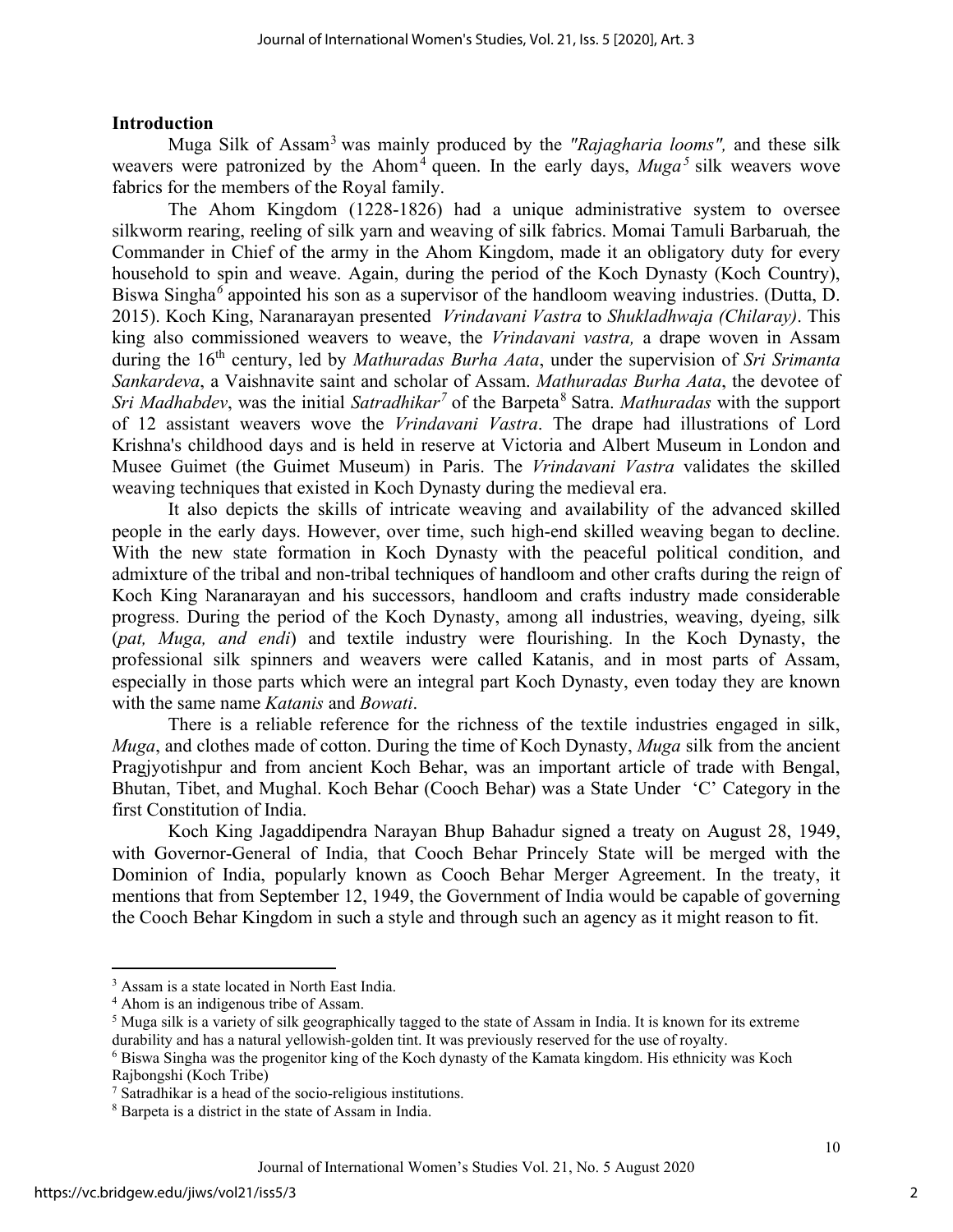The Koch Behar Kingdom turned to a Koch Behar State. Later, the States Reorganisation Commission of India categorized states based on language for the efficient functionality of the state and thus, Koch Behar (Cooch Behar)<sup>[9](#page-3-0)</sup> became a district. Accordingly, the eastern part of the Kamatapur was merged with the present state of Assam, and the Western part of the Kamatapur with the present modern state of West Bengal. The Handloom industry of the Koch Dynasty crumbled with the division of Kamatapur because some of the areas became a part of Meghalaya, Bihar, and Nepal.

Assam, the area, taken up for this study, is a multi-lingual and multi-cultural state and is ideally known for its versatile fabrics - *Muga, Eri,* and *Pat* silk.<sup>[10](#page-3-1)</sup> There are over 50,000 handlooms in lower Assam (Bongaigaon, Dibrugarh, Golaghat, Karbianglong, Barpeta, Jorhat, Kokrajhar, Kamrup, Lakhimpur, Nalbari, Nagaon, Sibsagar, Morigaon). In the places like Karimganj, Dhemaji, Goalpara, Tinsukia, Sonitpur, there are almost 25000-50,000 handlooms and in N C Hill, Cachar, Dhubri, Hailakandi there are around 25000 handlooms, which represent potential scope for further intervention. (Refer to Annexure Table 1.7A). During monsoon [from June to August] owing to humidity, weavers find it challenging to weave. The shorter days, during winter, [December-January] reduces the work hours for the weavers. On average, weavers will not be able to work for 30-60 days during a year. Silk products such as *Angsha, Patani, Agran, Dhoti, Riha, Mekhela, Chador, Gamocha,* and *Mosari,[11](#page-3-2)* etc., are woven. During the early  $20<sup>th</sup>$  century, the requirement of cloth of every family of Assam was taken care of by the family handloom weavers.

There are many tribes in Assam including the *Koch Rajbongshi (Koch), Koch*, *Rabha*, *Hajong*, *Tai Ahom, Chutia, Moran, Matak, Tea Tribes (Group of Tribe), Boro Cachari, Karbi, Dimasa, Kuki, Mising (Miris), Mech, Ho, Jingpo, Nyishi, Barman Kacharis, Sonowal Kacharis, Bodo (a group of around 16 tribes as per Edward Gait)* and many others. Each tribe follows specific patterns of traditional attire.

The Koch Rajbonshi (Koch) tribe wears Patani, Agran, Angsha, Yellow Ancha (Singha, S., & Singha, R. 2019). The Original Language of Koch Rajbongshi (Koch) is Koch, but Koch Rajbongshi's of Assam speak Kamatapuri language more frequently; however, the Koch of Meghalaya still speak the Koch Language.<sup>[12](#page-3-3)</sup>

#### **Methodology**

Systematic Literature Review, Primary Observation, Field visit, Primary Data Analyses, Market Survey, SWOT analyses.

### **Limitation of the Research**

Within the Kamrup handloom cluster, the Saulkuchi block has been chosen for the study; exploration and preservation of eco-friendly dyeing processes are to be studied (Refer to Annexure Table 1.14).

<span id="page-3-0"></span><sup>9</sup> Koch Behar also termed as Cooch Behar

<span id="page-3-1"></span><sup>&</sup>lt;sup>10</sup> Pat silk or Mulberry silk is a variety of domestic silk of Assam, India.

<span id="page-3-2"></span><sup>&</sup>lt;sup>11</sup> Angsha, Patani, Agran, Dhoti, Riha, Mekhela, Chador, Gamocha, are the traditional attires, and Mosquito bed net is termed as Mosari in regional language.

<span id="page-3-3"></span><sup>12</sup> Koch Language: Spoken by Koch Tribe of Southeast Asia.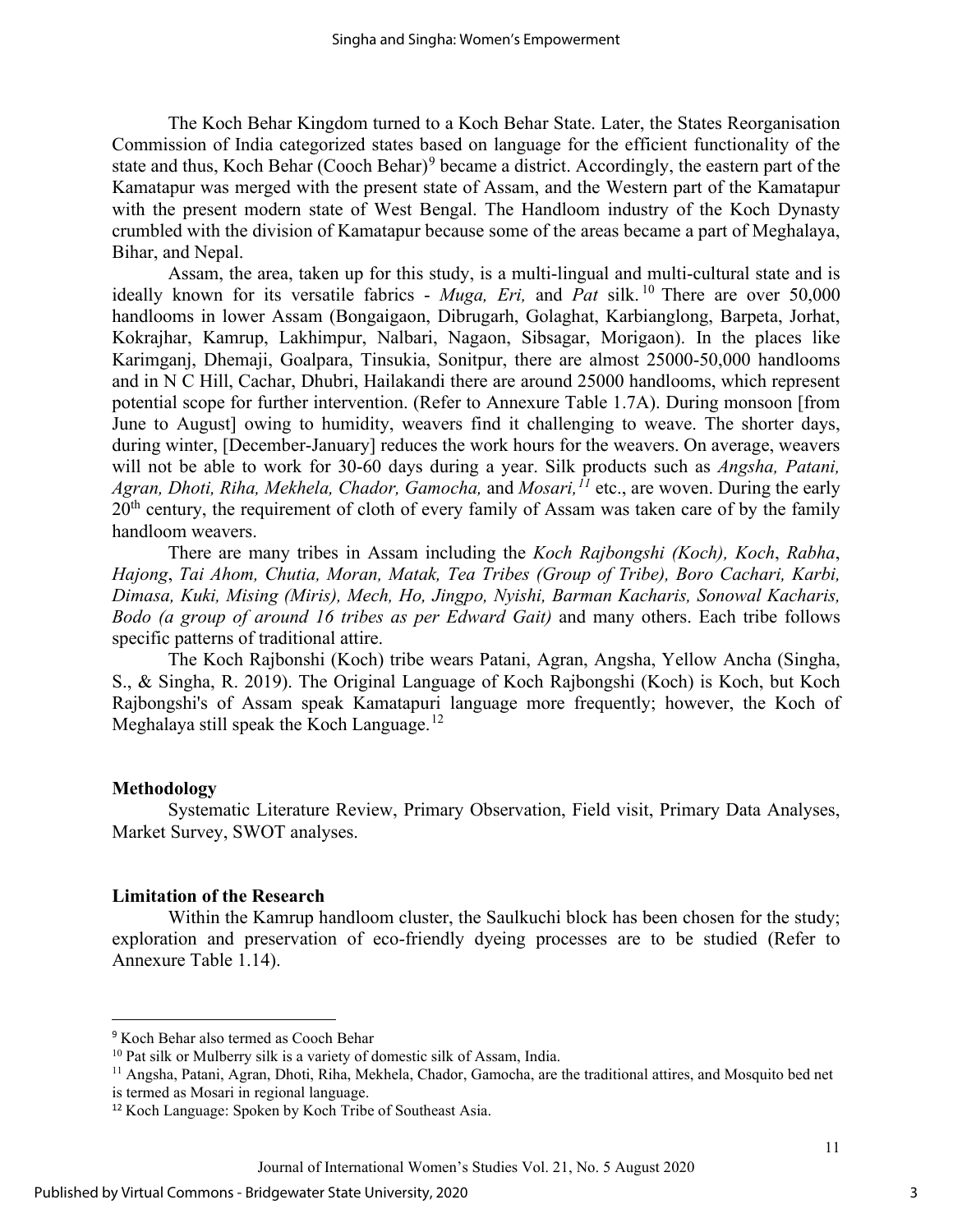#### **Objective 1: To understand the handloom industry in Kamrup**

Kamrup is one of the oldest districts of Assam, which was established in the year 1934 by the British Government (Act II of 1835). The Kamrup district bifurcated into several smaller administrative units, like Barpeta in 1983 and Nalbari in 1985. The latest fragmentation of Kamrup district was implemented in 2003, by which it was further sub-divided into rural Kamrup and urban Kamrup. *Poiranga[13](#page-4-0)* one of the handloom clusters of Kamrup, which is around 90 km away from Guwahati, is known for *eri* and cotton weaving. Around 8500 families are rearing *eri* silkworm on 357 hectares of land within the Kamrup cluster. 4000 Muga rearers in the Kamrup cluster rear *Muga* silkworms on 660 hectares of land, around 400 *Pat* rearers in the Kamrup cluster rear *Pat* silkworms on 22 hectares of land.

Sualkuchi is one of the towns of Kamrup district in the state of Assam. The legacy of Sualkuchi's weaving can be traced back to the fourth century BC. Karpsik (Cotton), dukula (Muga silk), Khauma(eri/endi) and patroma (mulberry or pat) were manufactured in several units of Kamrup. From Tantikuchi, 26 families were brought to Sualkuchi during the Pala dynasty to encourage weaving. The residents of Sualkuchi thoroughly imbibed the knowledge and skills of weaving and produced impressive products. This is a matter of pride for the weavers of Sualkuchi, who maintain their traditional skills in weaving by holding off the competition from the automated machine.

#### **The Production Process**

#### *Raw materials*

#### Golden *Muga*, White *Pat*, *Eri*, Cotton.

The golden *Muga* silk that absorbs 85.05 % of the ultraviolet rays of the sun is an exceptional cloth since it protects from insects bites such as mosquitoes and horseflies, etc. (Gogoi, M., Gogoi, A., & Baruah, B. 2017, January 28). Pat silk is odourless; therefore, it is a superior material for pillows. It is hypoallergenic and has sericin, which protects against allergic skin reactions and offers this unique quality for garments to address skin allergy-related issues or medical conditions because of cloth. Eri silk is antifungal, and it has the same capacity for thermal insulation as wool, so it is the most suitable material for baby clothes, undergarments, blankets, quilts, and face masks.

#### *Golden Muga*

It is known as the king of all silk. Products like cushion covers, plain pat sheets, bed sheets, bed covers, curtains, fabrics, designer sarees and umbrellas can be made out of this fabric. (Refer to Annexure Table 1.12B for more details).

#### *Pat silk (Mulberry silk of Assam)*

Pat silk is from Bombyx Textor silkworms. (Refer to Annexure Table 1.10, 1.12B). Some of the value-added products from this are pillows, cushion covers, plain pat sheets, bed sheets, bed covers, curtains, fabrics, designer sarees and umbrellas.

4

<span id="page-4-0"></span><sup>13</sup> Poiranga is located in South Kamrup District of Assam State.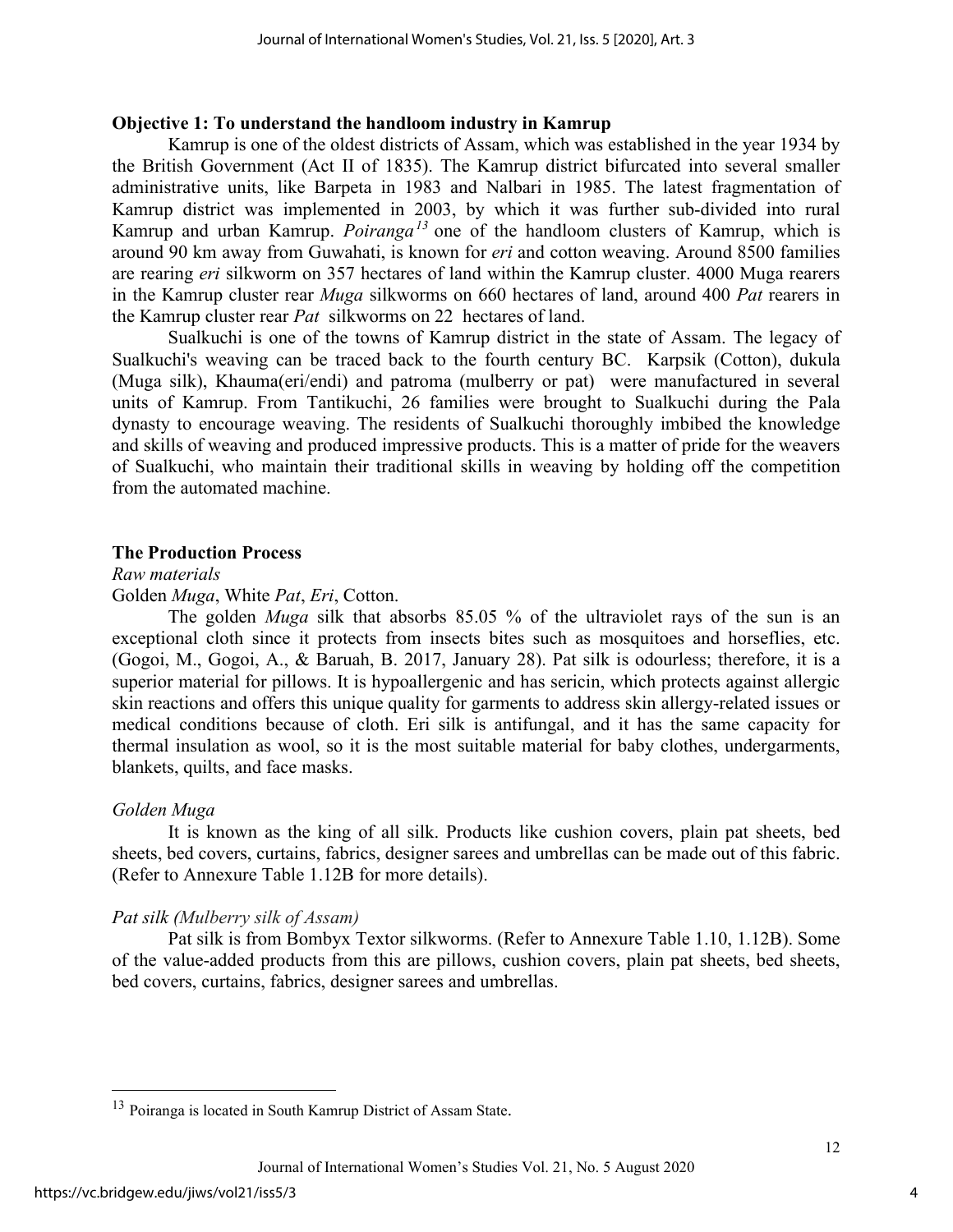#### *Eri silk*

Eri silk is from Eri silkworms. The larva of these worms feeds on the castor plant. It is known as endi or errand silk. It is soft and warm and is popularly used for shawls and quilts. The face mask of unique properties is also possible (Refer to Table No 1.11, Table 1.12A, and Table 1.12B).

### *Cotton*

Cotton is a smooth, feathery staple fibre that develops in a form called boll or a shielding case. (Refer to Annexure Table 1.12, 1.12A. and 1.12B).

### *Some of the Organic material used for dyeing*

To dye cotton, Muga silk and Eri in Assam, some of the plants like Acacia catechu Willd (Mimosaceae), Adina cordifolia Benth. & Hook.f. (Rubiaceae), Aegle marmelos Correa ex Roxb. (Rutaceae), Albizia odoratissima Benth. (Mimosaceae), Ervatamia divaricata (Linn.) Alston (Apocynaceae), are used (Kar, A., & Borthakur, S. K. 2007). Refer Annexure Table 1.14

### **Objective 2: To observe the current price range of Assam's handloom products**

The price of a *Muga* silk *mekhela sador[14](#page-5-0)* is around 5000 to 50,000 INR, and for a *Muga* sari the price starts from 8250 to 75,000 INR. (Refer Annexure Table 1.13)

### **Objective 3: To analyze the human resource problems within the weaving industry of Kamrup Cluster**

In the Kamrup cluster of Assam, most of the houses have *Sal* looms, and all the family members work as a team in weaving activities. The children acquire the skills of weaving at a very young age, and skills are transferred from mother to daughters/sons. The entire family gets involved in the value chain of weaving (Baishya, M. , 2016). About 80 per cent of the women weavers from the Sualkuchi block receive their wages monthly, and 20 per cent of the women weavers accept their payments weekly; no women weavers receive their payments daily or annually.

In Sualkuchi there are approximately 13,752 handlooms and approximately 12,056 weavers, out of which 6,872 are female weavers; 90 per cent of households have looms; 79 per cent of families have traditional looms, and 17 per cent have modern looms for commercial silk weaving. Most of the looms are traditional looms.

Small size firms consist of 1-3 handlooms along with the involvement of 18 women, and they earn around 8000 INR per month, medium-size firms consists of 4 to 6 handlooms with the participation of 19 women, and they make about 9000 INR per month. Bigger firms include more than seven handlooms with the involvement of 23 women, and they earn around 9500 INR per month, per person. It is the master weavers, and the retail business outlets, who make significant money. Most of the master weavers are women, and about 80% of the weavers of Sualkuchi block are women. Weavers of the Sualkuchi earn between 8000 to 9500 INR or in rare cases slightly more.

<span id="page-5-0"></span><sup>&</sup>lt;sup>14</sup> Mekhela Sador: Is an indigenous traditional attire worn by women. It is two pieces of cloth draped around the body. The bottom portion, draped from the waist called mekhala. Sador is a long length cloth, one of the ends is tucked into upper portion of the mekhala and the rest is draped over and around the body.

Journal of International Women's Studies Vol. 21, No. 5 August 2020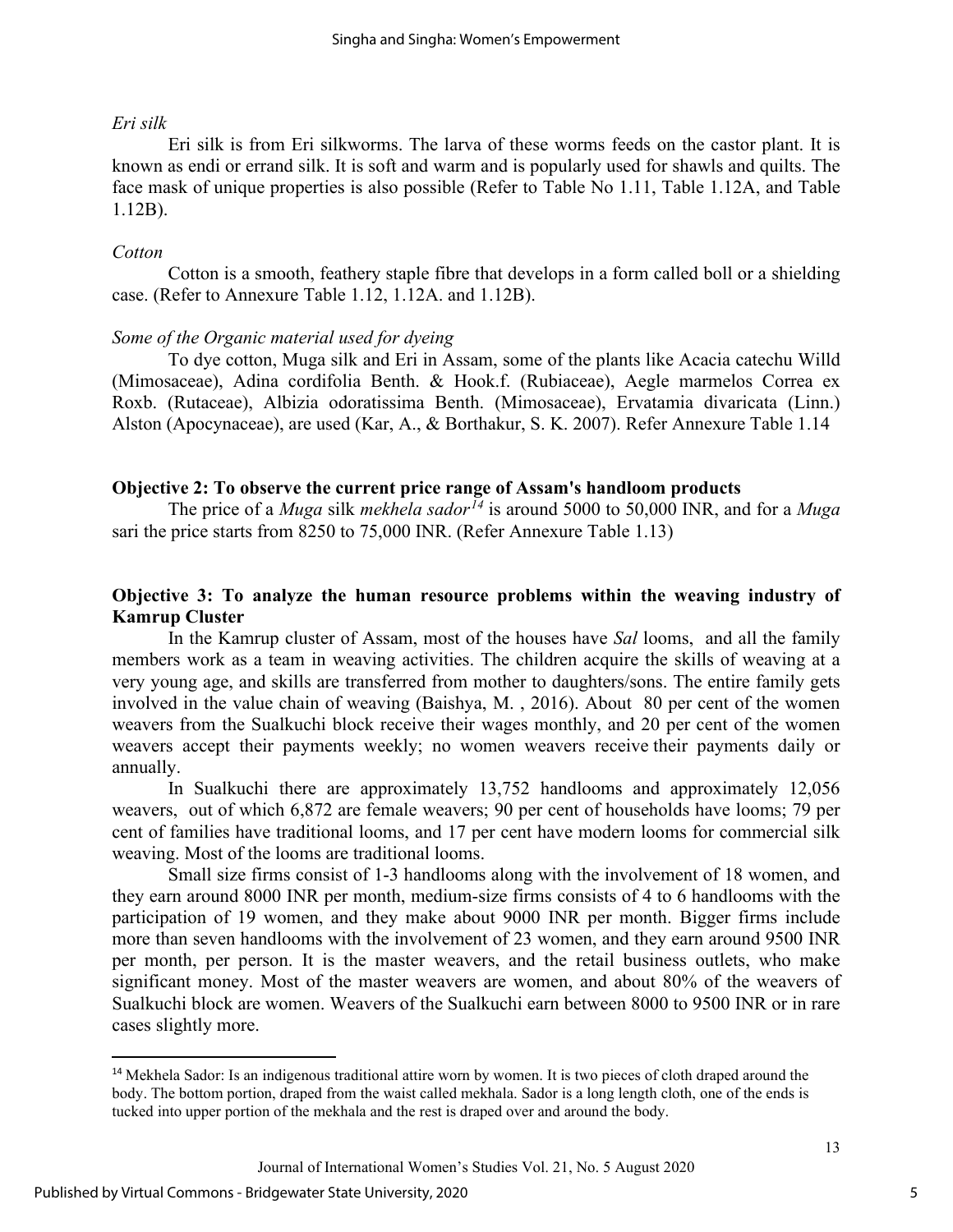### **Objective 4: To analyze the Condition of the Work Premises of the Kamrup Cluster within the Weaving Sector**

For the Kamrup cluster, most of the houses possess *Sal* (Traditional Weaving Machine), and it is attached to the house where weaving is done collaboratively along with the family members (Baishya M, 2016). Around 16% of women weavers face problems in the workplace: 20% of women weavers suffer from uncongenial accommodations; 36% of women weavers from the Sualkuchi block face problems regarding payment; 16% of women weavers of the Sualkuchi block have issues with the required work periods and time; 6% of the women weavers from the Sualkuchi block had problems with lavatory facilities and the weavers do not get enough leisure time.

### **Objective 5: To understand gender diversity within the weaving industry of the Kamrup cluster**

Around 54.75 per cent of women are involved in weaving in the Kamrup cluster; 96% of the women weavers of the Sualkuchi block (Baishya M, 2016) spin from morning till late evening. The weavers of Sualkuchi earn between INR 8000 to 9500.

### **Objective 6: To understand the working conditions of women weavers of the Sualkuchi block**

Around 16 per cent of women, weavers face problems in the workplace; 20 per cent of women weavers suffer from crowded accommodations; 36% of women weavers from the Sualkuchi block and from the Kamrup cluster have problems regarding payment; 16 % of the women weavers of the Sualkuchi block had issues with the working period and time; 6 % of the women weavers from the Sualkuchi block had problems with lavatory facilities and the weavers do not get enough leisure time. 10% of women weavers from Sualkuchi block, Kamrup cluster work more than 12 hours per day (Baishya M, 2016).

In a day, ninety-six per cent of the women weavers in the Sualkuchi block, Kamrup cluster are weaving out of compulsion, and just 2 per cent of the women weavers are involved in weaving to keep the tradition alive. The other 2 per cent of the women weavers are weaving out of interest.

Based on the above data, the researchers discovered that the working condition for women weavers are not conducive to well-being. Health-related issues exist for the weavers of the Kamrup cluster, and the Boko block weavers earn less than INR 2500 per month. The process of making designs in the traditional style is very intricate and time-consuming. As a result, the weavers of the Kamrup cluster, from the Boko block suffer from many eye-sight problems. There is no proper workshed for the weavers to keep looms and fabrics safe from rain and sun damage.

#### **Objective 7: To Analyze the Artisan welfare schemes of the Kamrup Cluster**

The weavers of the Kamrup cluster are demanding various welfare schemes from the Government of India and the Government of Assam. Some of the benefits which the weavers of Sualkuchi are demanding include free medical aid, weavers' loans, and home loans. Soft loans are also on the list of demands of the Sualkuchi silk industry. The Government of Assam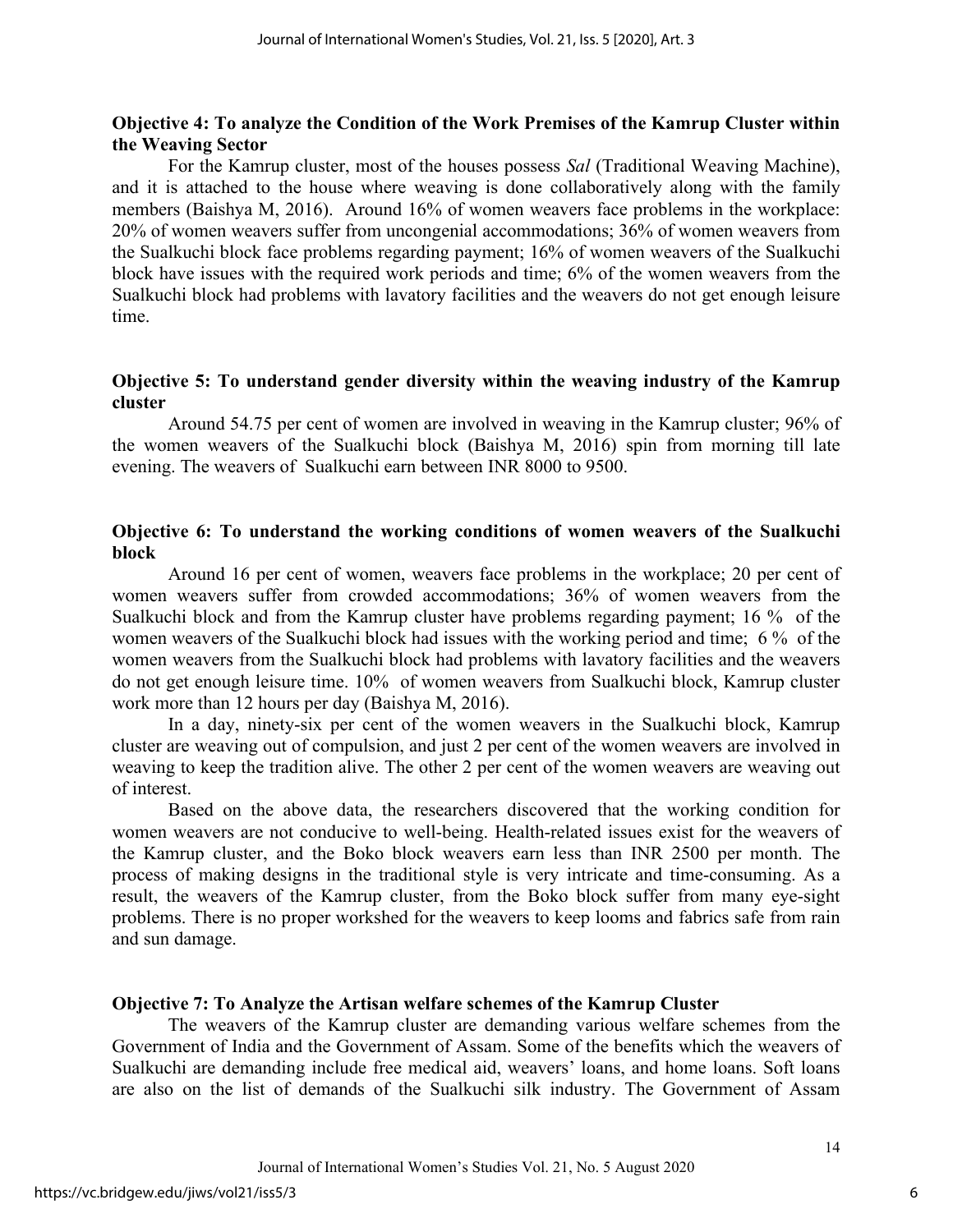conducted an Entrepreneurship Development Programme in which training was provided for two weeks.

Some of the schemes that are facilitated by the Khadi and Village Industries Commission (KVIC), the Government of India and the Ministry of Micro, Small and Medium Enterprises are:

- Wages: As per the cost chart of the Khadi and Village Industries Commission (KVIC), Govt. of India.
- Incentives: Incentives are given to the Spinners and Weavers  $\omega$ 10% to their wages.
- Artisans' Welfare Fund: This is provided to deserving artisans  $@12\%$  to their wages. Some of the Schemes that have been facilitated by Government of India for Handloom Weavers and the Handloom and Khadi Weavers include:
- Aam Aadmi Bima Yojana<sup>[15](#page-7-0)</sup>
- The National Handloom Development Programme (NHDP) (Refer to annexure for details)
- The Mahatma Gandhi Bunkar Bima Yojana (MGBBY)<sup>[16](#page-7-1)</sup>
- Pradhan Mantri Jeevan Jyoti Bima Yojana (PMJJBY)<sup>[17](#page-7-2)</sup>

# **Objective 8: To perform a "Strengths, Weaknesses, Opportunities, and Threats" (SWOT) analysis of the Kamrup cluster.**

### *Strengths*

- Sualkuchi weaving is unique and rare, and it has been awarded a GI tag.
- Good networking with yarn suppliers.

*Weaknesses*

- Lack of market insight.
- Access only to the local market.
- Low or minimum profit margin.
- Weavers are socially, financially weak, and susceptible.
- The industry is not well connected to worldwide marketplaces and style dynamics.
- 96% of the women weavers from Sualkuchi are weaving out of compulsion.
- Most of the weavers are unaware of the latest designs.
- Lack of seasonal forecast.
- Looms are hardly changed, leading to low productivity and overpriced fabric.

*Opportunity*

- Muga silk should be encouraged for exports.
- There is a demand for Muga silk
- Muga silk can be adapted to the latest fashion trends
- Expansion of an export bazaar for apparel textiles
- Ethenic designs can complement contemporary fashions.
- Get a global positioning for its unique woven fabrics.

<span id="page-7-0"></span><sup>15</sup> Aam Aadmi Bima Yojana is a social security scheme designed for rural landless household in India. It covers life insurance coverage, partial and permanent disability.

<span id="page-7-1"></span><sup>&</sup>lt;sup>16</sup> Mahatama Gandhi Bunkar Bima Yojana is an enhanced insurance scheme provided to the handloom weavers in case of natural as well as accidental death, partial or total disability.

<span id="page-7-2"></span><sup>&</sup>lt;sup>17</sup> Pradhan Mantri Jeevan Jyoti Bima Yojana is a Govt. Sponsored Life Insurance Scheme in India.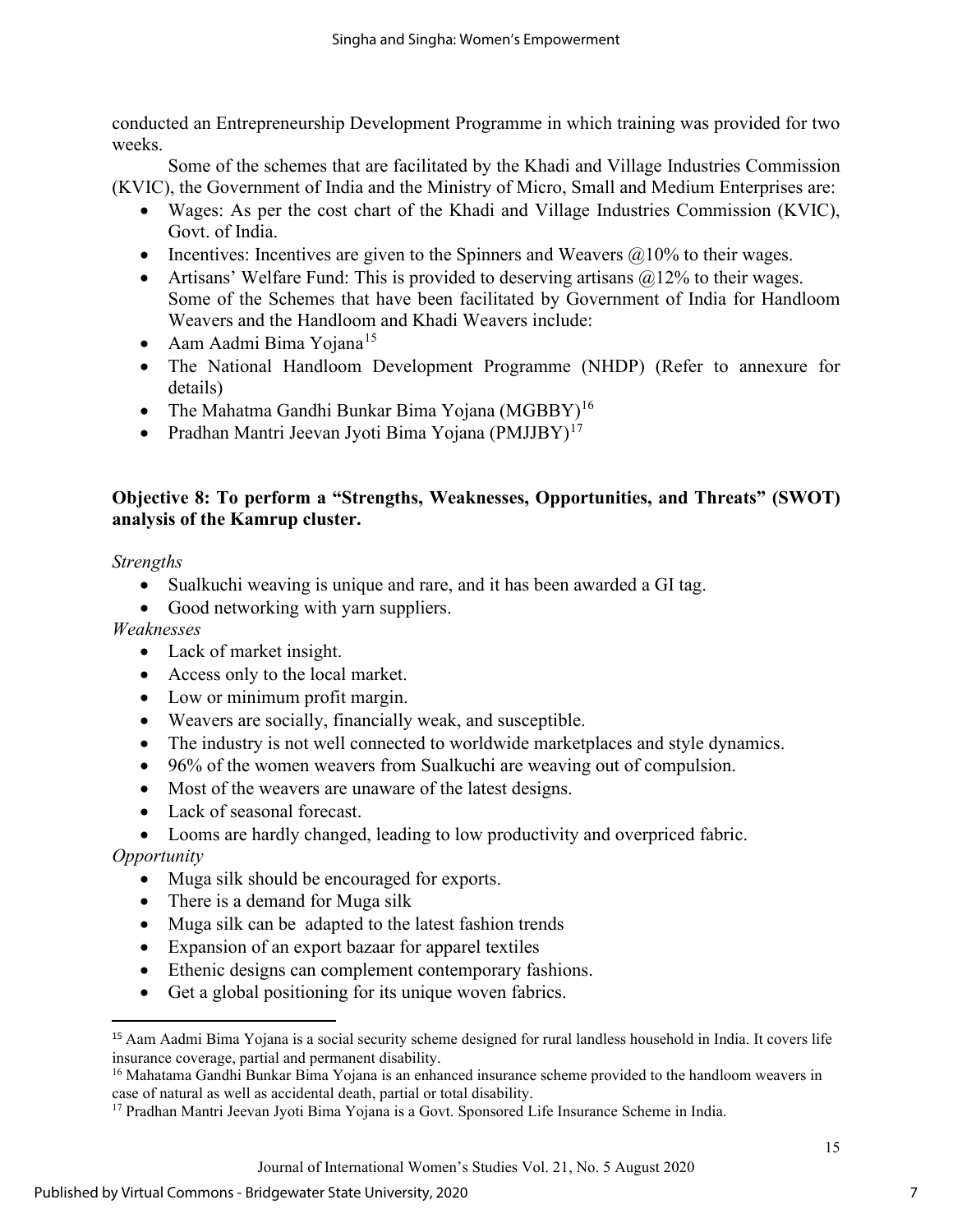• Eri, Muga and Pat silk can be used to make face masks because of their unique properties. It can be a value-added product

### *Threats*

- Limited rearing of Eri/ Muga silkworm and competing demand from outside the states for Eri/Muga cocoons
- Production of Pat Silk is very low
- Politically and culturally sensitive
- Powerloom production
- Sale of low priced imitations in the market
- Limited scale and poor visibility in the market
- 2% of women weavers from Sualkuchi are interested in weaving, and the other 2% are only weaving to keep the tradition alive; the interest in weaving and preserving the tradition is dying. If this trend continues in the future, there will be few weaving professionals.
- Lack of good quality raw material available for the weavers
- Weavers are dependent on the master weavers
- No change of product profile
- Low-value addition resulting in subsistence wages
- Fabricated and fake products are available in the market using the Sualkuchi brand
- Dyeing methods are ancient
- Looms are old and traditional.

# **Objective 9: To do the gap analysis of the Kamrup Cluster**

The Government has launched various schemes for Assam (Refer to Annexure Table 1.22, 1.23, 1.26). However, women weavers of Sualkuchi earn only around 10,000 INR per month. This also reveals that weavers need the training to increase their skills related to entrepreneurship, technology, legal rights, and innovation. An article published in *The Hindu*  newspaper dated November 17, 2015, says that India imports approximately 6,000 to 8,000 tonnes of raw silk and textiles from China for local textile requirements of around 34,000 tonnes of silk. Silk imports to India increased to 144.22 USD million in 2019 from 98.71 USD million in 20[18](#page-8-0)<sup>18</sup>. Silk exports and their byproducts from India were US\$ 291.36 million in 2018-19 and US\$ 243.52 million in FY20 (till December 20[19](#page-8-1))<sup>19</sup>.

# **Objective 10: To comprehend the strategic issues**

Most of the weavers in the Kamrup cluster are financially weak and are not in a position to wait for a longer duration of time to sell their finished products. The majority of the weavers are women, and they are either unpaid or poorly paid. Though the younger generation has formal education. There is no social security, specifically for the poor weavers, which results in the weavers getting indebted to the upper-income group such as the master weavers and the traders.

<span id="page-8-0"></span><sup>18</sup> India Imports of Silk. (2020). In *Trading Economics*. Retrieved July 20, 2020, from https://tradingeconomics.com/india/imports-of-silk

<span id="page-8-1"></span><sup>19</sup> Silk Industry and Export In India. (2020, June). In *India Brand Equity Foundation*. Retrieved July 20, 2020, from https://www.ibef.org/exports/indian-silk-industry.aspx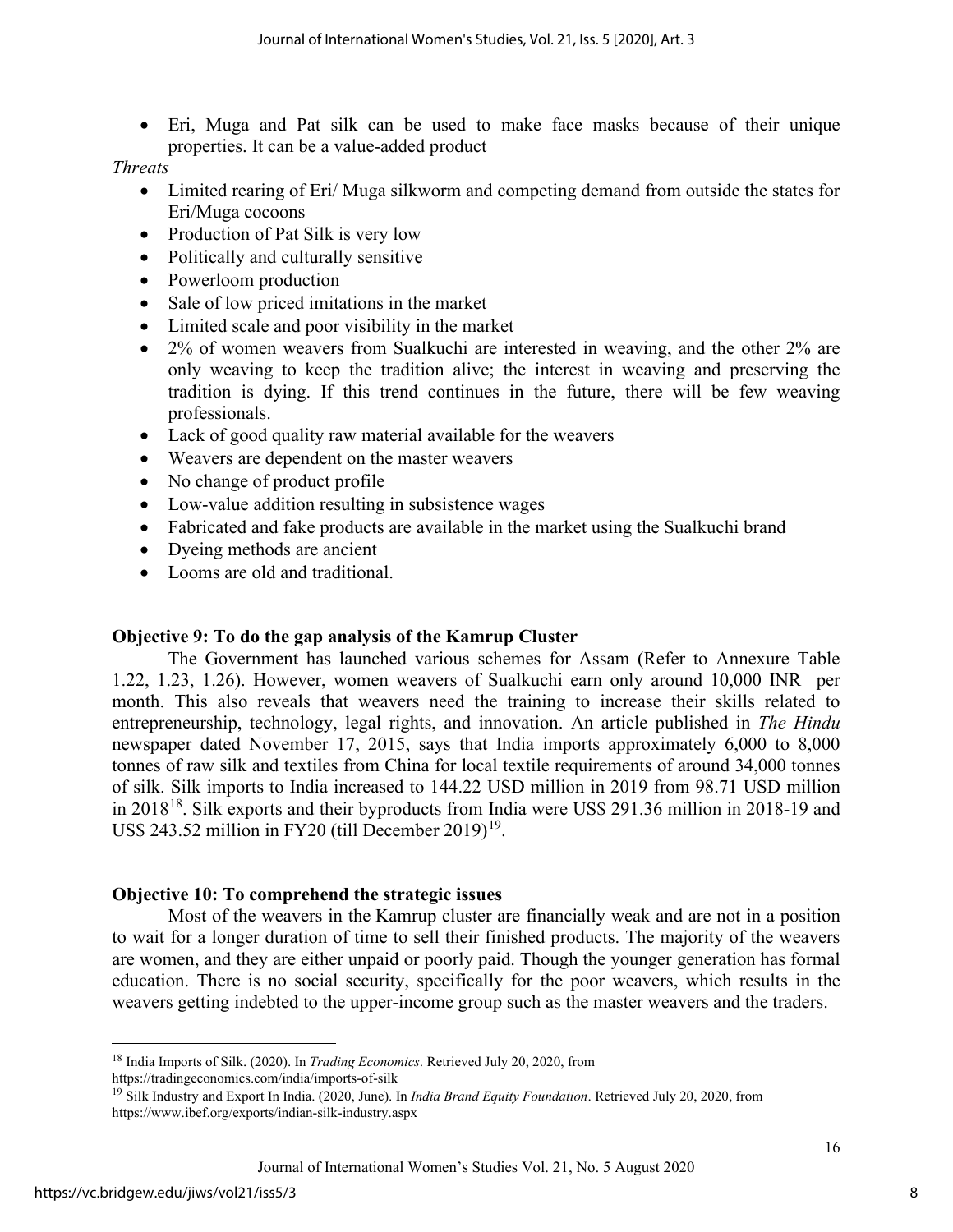### **Objective 11: To formulate Sustainable Development in order to generate more income**

- Value-added products like Pat pillows, Muga umbrellas, Eri silk children clothes, Eri Jeans fabric, Muga curtains, Pat curtains**,** Muga and Pat Ties**,** Muga plain fabric and Pat plain fabric are possible
- Direct sales from the production unit to the buyer need to be facilitated through online platforms (Refer to Annexure Table 1.6). Most of the weavers of the Kamrup cluster are from the financially weaker section and need immediate cash.
- In Sualkuchi, the weaving unit<sup>[20](#page-9-0)</sup> for Muga silk is 19 units, Mulberry (Pat) is 18 units, cotton is 18 units. At Kamrup, the weaving unit for cotton is around 143 units, and silk is 23 units. The weaving units for cotton and silk need to be explored further (Refer to Annexure Table 1.7)
- There are more than 50,000 weavers in lower Assam. About 25000-50,000 handlooms are present in Karimganj, Dhemaji, Goalpara, Tinsukia, Sonitpur Location and 25000 handlooms for N C Hill, Cachar, Dhubri, Hailakandi which represent potential scope for further intervention.
- There is a need to explore the data in detail (Refer to Annexure Table 1.7A)
- Possible average net income of Assam weavers is around 2461 INR per month in ideal circumstances; the weavers are not able to work for 30-60 days during the year. During monsoons and winter, weavers get less work (Refer to Annexure Table 1.8)
- The price range for Assam handloom products is significant (Refer to Annexure Table 1.13), the average net income of Assam's Baksa district weavers is around 2461 INR per month.
- Some of the Weavers of Sualkuchi are making around INR10,000, but it is not proportional to their skills.
- There is a need for intervention to increase the earnings of weavers.
- Marketing and export promotion are needed (Refer to Annexure Table 1.20). There is a need to understand the impact of the marketing and export promotion specific to the Kamrup cluster.
- The amount released for marketing and export promotion in 2015-2016 is only 105 Lakh, whereas the amount released in the year 2014-2015 was 252 Lakh, (Refer to Annexure Table 1.20). There is a need to understand why the marketing and export promotion budgets are declining.
- The is a need for awareness programs and vigilance regarding child labor as there is a shortage and demand for labor increases during festival seasons.
- Traditional attire of various tribes such as *Patani, Angsha, Agran, Dokhona, Yellow Gamocha, Aronai, Rigdo, Mibu Galuk, Yakan Age-Gasar, Koum Kontong, and Sgaopha* need to be promoted. The promotion of traditional attire from Assam is essential to preserve the cultural heritage so that it increases the livelihood of the weavers.

# *Other Sustainable Ideas*

- Single Facility Centre for all processes associated with weaving
- Product design and innovation of the existing product
- Should impart training to the Weavers/dyers
- Design of silk-based jewellery and value-added products

<span id="page-9-0"></span> $20$  A weaving unit consists of looms in a closed room or in an open space with or without shed.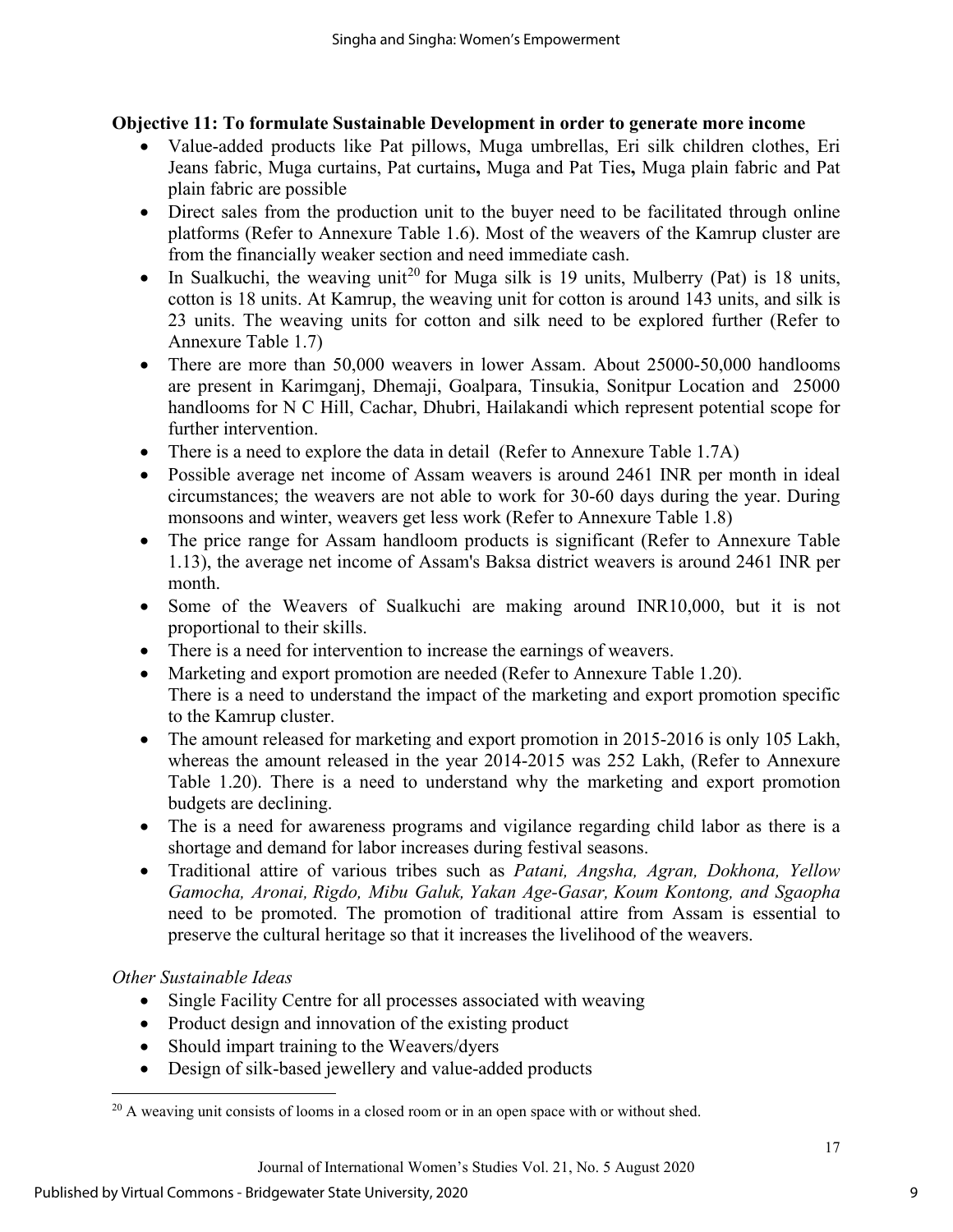# *Market Interventions*

- Cocoon Marketing Centres at the district level for the marketing of cocoons
- Explore the export potentiality for the Handloom products
- National and International market exposure for weavers

# *Financial Intervention*

- Awareness is necessary regarding financial support available for weavers/dyers for the adoption of the latest technological interventions, production of quality and diversified products, different incentives and schemes of Government and private organizations
- Training support for Individual / SHGs (Self Help Groups) / Societies / Entrepreneurs for various post cocoon activities under CDP (Catalytic Development Programme)
- There is a need to explore the possibility of supplying garments and fabric to other States

# *Other Interventions*

• There is a need to support weavers to become entrepreneurs.

# **Objective 12: To develop Strategies for Intervention**

Kamrup Cluster is a vibrant spinning sector in India. People are actively engaged in weaving golden threads. To ensure the confidence of the local population of the Kamrup cluster and to make them aware that the training will improve their productivity and earnings may be a challenging task. A study of cultural sensitivity of the location before any intervention is necessary. The local population may not like any alteration of the Muga fabric or value addition in Muga silk, or other fashion material out of Muga. Such intervention needs some due diligence.

# **Strategies for intervention:What can NGOs do?**

- Strengthen the existing Self-Help Groups (SHGs) by giving the weavers training to upgrade their skills and become entrepreneurs.
- Awareness must be given to weavers about the potential scope of online sales; they can be provided training to open online sellers' accounts with various online sales platforms.
- Integrate the best methods of the dyeing process, linkages with corporate and buying houses, and other micro-skills among weavers, so that they can diversify their income for sustainable income generation.
- Develop a Sustainable Development Strategy for the welfare of all stakeholders.

# **Analysis of Business Operations**

- There is no Union/Association/political bodies of weavers or master weavers.
- There is a lack of market awareness, market analysis, and studies of the weavers' challenges.
- There are hardly any national-level market initiatives to popularise the products of this cluster.
- Impact studies of the previous schemes are not done or not available.
- The requirements of design intervention and up-gradation of looms.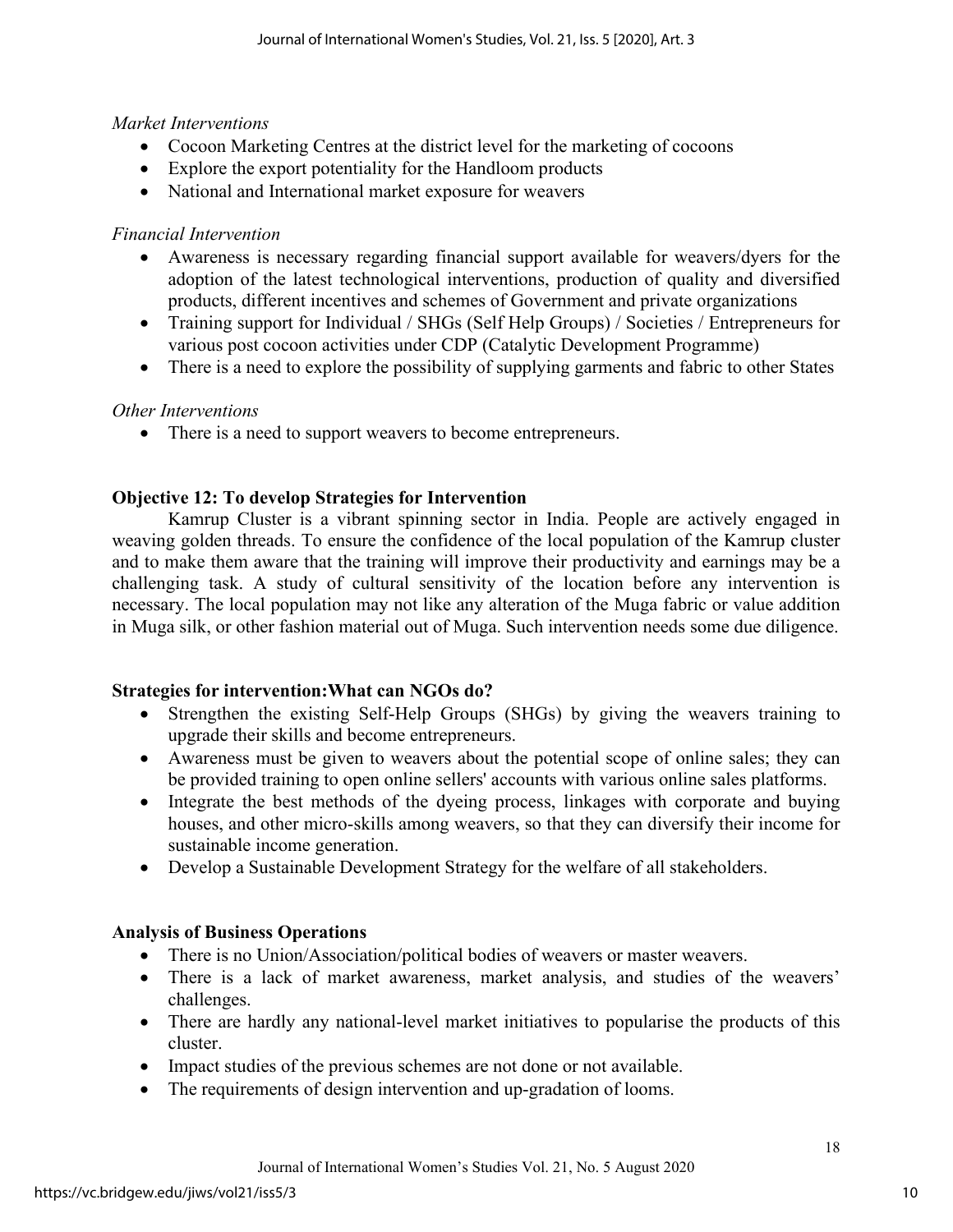• Training and Development is essential to use modern methods of weaving. The semiautomated or fully automated machine will help the weavers to produce bulk products at an affordable cost. Further, it will decrease their physical workload.

### **Action Plan Needed to Boost the Weaving Sector of Assam**

Collaboration with the private sector and other departments for the development of the Kamrup Cluster could be productive. The table given below depicts some proposed actions, which can be implemented by any organization, individual, government or NGOs. This model will complement the activities of the private sector.

| No.            | Plan                                             |
|----------------|--------------------------------------------------|
|                | Training in Skilled Weaving                      |
| 2              | Training in Dyeing                               |
| 3              | Training in Marketing                            |
| $\overline{4}$ | Training in online sales and marketing           |
| 5              | <b>Entrepreneur Development Programme</b>        |
| 6              | Other micro-skills (other than weaving)          |
| $\tau$         | Other micro-skills (within the weaving sector)   |
| 8              | Design Intervention                              |
| 9              | Exposure Visit, Knowledge exchange program       |
| 10             | Other location weaving training (Like Zari Work) |
| 11             | Networking event                                 |

### **Conclusion**

The majority of the weavers in India are from Assam, and it has great potential as many skilled workers are available in the state. The present income from weaving ranges from 2461 to 10,000 INR per month. Weavers focus on a single design and produce in bulk. In contrast, in showrooms, the buyers have multiple options to choose from. The earnings of the weavers are very low. There is a high possibility that automated machines will replace the traditional handloom weaving skills in the future, which may have a negative impact with reference to conventional methods of weaving. Over time people may forget the conventional skills of weaving; however, with the demands of the time require that modern methods of weaving need to be incorporated to sustain and survive in competitive markets. On the other hand, traditional clothes manufactured in the advanced looms outside the state of Assam have become a threat to the local markets and local weavers as the products produced using the automated machines are available at a lower price.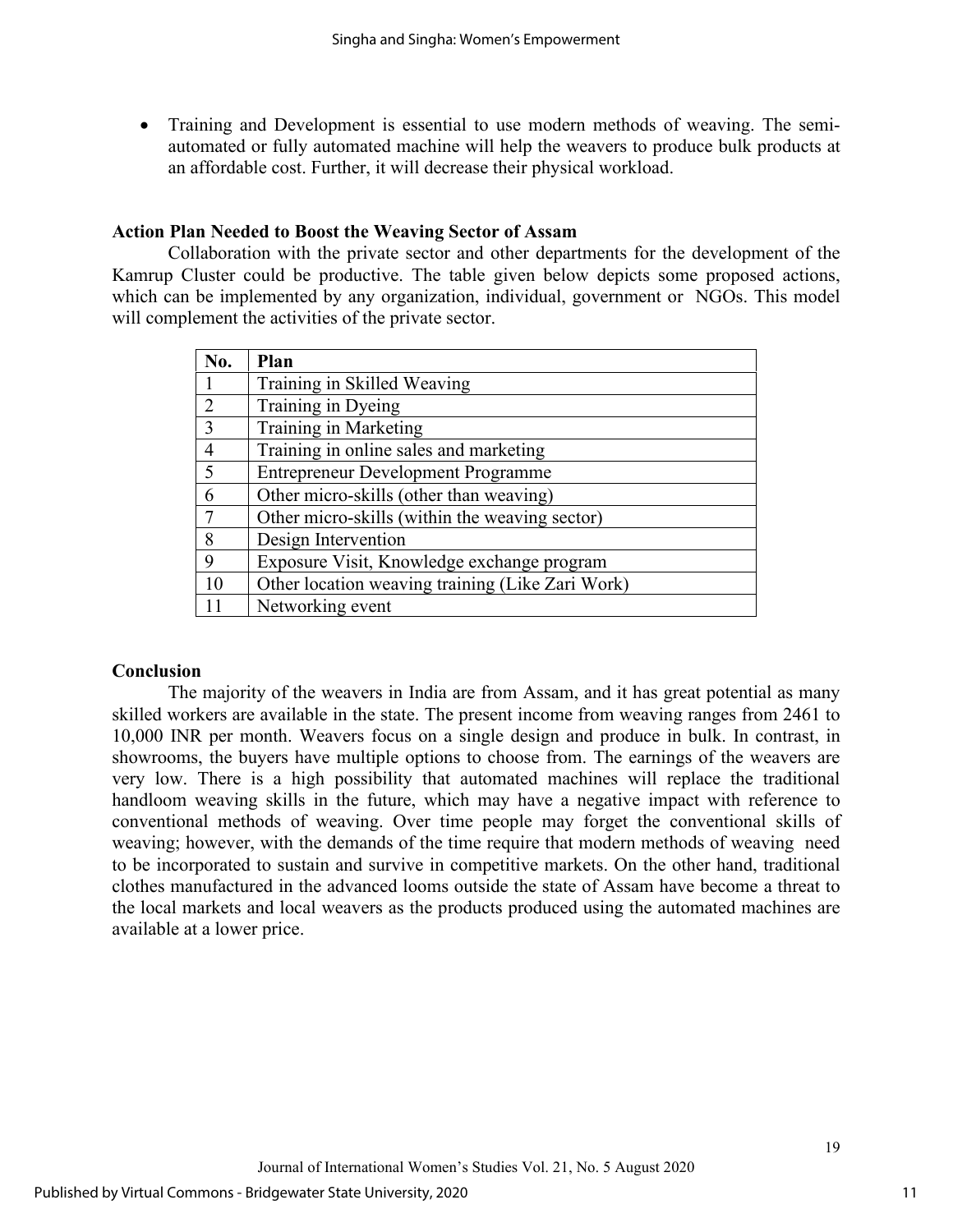# **Annexure I**

| <b>Parameters</b>             | <b>Figures</b>                                           |
|-------------------------------|----------------------------------------------------------|
| Geographic area (4345 Sq. Km) | 4,111 sq. Km                                             |
| Sub-divisions                 | Rangia and Guwahati                                      |
| No of blocks                  | 16                                                       |
| Gaon panchayats               | 162                                                      |
| Revenue villages              | 991                                                      |
| Agricultural sub-divisions    | Guwahati, Rangia, and Boko                               |
| Population (census 2011)      | 27,77,621                                                |
| Male                          | 14,35,238                                                |
| Female                        | 13,42,383                                                |
| Average literacy Male         | 84.45 per cent                                           |
| Average literacy Female       | 76.76 per cent                                           |
| Sex Ratio                     | 946 per 1000 male compared to 2001 census figure of 934. |

### **Table 1.1: The Kamrup District Profile.**

# **Table:1.1A: Handloom Census Report**

| <b>SI</b>      | <b>Details</b>                             | <b>Census of</b> | <b>Census of</b> | <b>Census of</b> |
|----------------|--------------------------------------------|------------------|------------------|------------------|
| No.            |                                            | 2009-10 In       | 1995-96 in       | 1987-88 in       |
|                |                                            |                  | Lakhs            | Lakhs            |
| $\mathbf{1}$   | No of weavers                              | 22.6 lakhs       | 25.3 lakhs       |                  |
|                | No of weavers and allied workers           | 43.32 lakhs      | 65.51 lakhs      |                  |
| $\overline{2}$ | No of weavers and allied workers for NER   | $15.1$ lakhs     | 14.5 lakhs       |                  |
| $\overline{3}$ | No of weavers and allied workers for Assam | $14.01$ lakhs    | 11.96 lakhs      | 17.16 lakhs      |
| $\overline{4}$ | No of looms                                | 23.77 lakhs      | 33.87 lakhs      |                  |
| 5              | No of looms NER                            | 15.50 lakhs      | 18.23 lakhs      |                  |
| 6              | No of looms Assam                          | 11.12 lakhs      | 13.22            | 14.09 lakhs      |
| $\overline{7}$ | Women Weaver $(\%)$                        | 77.90 percent    | 60.60            |                  |
|                |                                            |                  | percent          |                  |
| 8              | Women Weaver $(\% )$ in Assam              | 99.07 percent    | 89.71            | 91.89            |
|                |                                            |                  | percent          | percent          |
| 9              | Man, days per weaver/annum                 | 234 days         | $197$ days       |                  |
| 10             | Total days worked by weaver's household    | 5,313 lakhs      | 4977 lakhs       |                  |
|                | during the census year                     |                  |                  |                  |

# **Table 1.2: Srihati is in Kamrup District, Taluk Soalkuchi Block.**

| <b>Parameters</b>  | <b>Status</b> | Year | Women   | Men |
|--------------------|---------------|------|---------|-----|
| Active commercial  | 13752         | 2002 | 54.75   |     |
| Handloom           |               |      | percent |     |
| Semi-automated fly | 73.78%        | 2002 |         |     |
| shuttle handloom   |               |      |         |     |
| Total Number of    | 24500         | 2010 |         |     |
| weavers.           |               |      |         |     |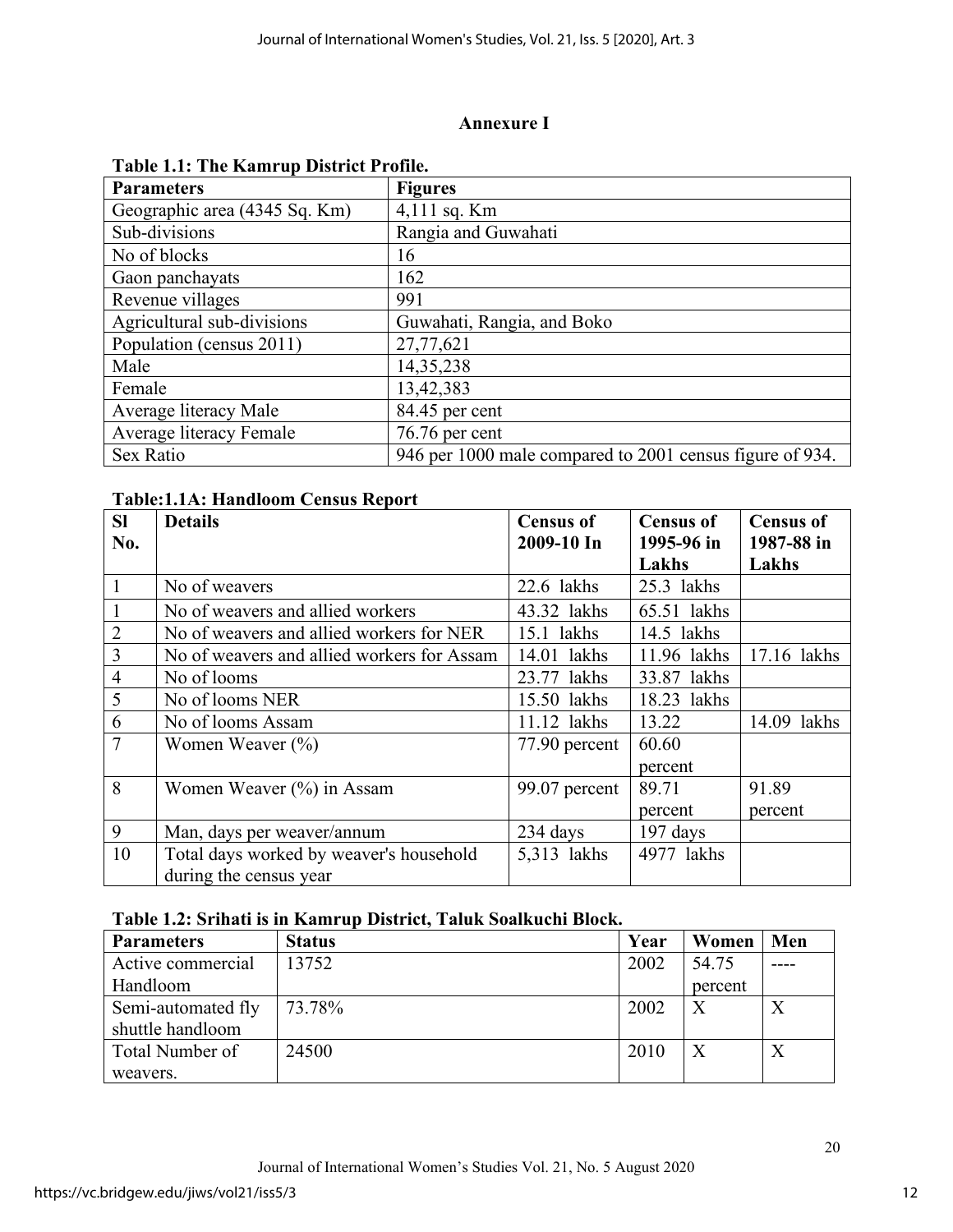| Areas of Activity | Muga reeling & Mulberry twisting, Muga<br>& Tasar yarn trading, Mulberry, Muga &<br>Tasar weaving, Mulberry, Muga & Tasar<br>Trading, Design and support service | 2010 | X       | $\mathbf{X}$ |
|-------------------|------------------------------------------------------------------------------------------------------------------------------------------------------------------|------|---------|--------------|
| Population        | 14,129                                                                                                                                                           | 2001 | 50      | 50           |
|                   |                                                                                                                                                                  |      | percent | percent      |
| Literacy rate     | 82%                                                                                                                                                              | 2001 | X       | X            |
| Aged under 6yrs   | 6%                                                                                                                                                               | 2001 | X       | X            |
| District          | Kamrup                                                                                                                                                           | X    | X       | X            |
| Taluk             | Soalkuchi                                                                                                                                                        | X    | X       | X            |
| Division          | Guwahati                                                                                                                                                         | X    | X       | X            |
| Nearest Airport   | Lokpriya Gopinath Bordoloi International                                                                                                                         | X    | X       | X            |
|                   | (35.5 km from LGBI to Sualkuchi)                                                                                                                                 |      |         |              |
| Nearest Railway   | Kamakhya Railway Station (30 km. from                                                                                                                            | X    | X       | X            |
| Station           | <b>KRS</b> to Sualkuchi)                                                                                                                                         |      |         |              |

# **Table 1.3: Special Properties of Muga, Pat, and Eri.**

| <b>Muga</b> | It has various unique qualities such as strength, sheen, high resilience,    |
|-------------|------------------------------------------------------------------------------|
|             | drap ability, anti-flammable, anti-bacterial. Longevity is one of the        |
|             | significant features of Muga Silk. It has got a natural golden luster, and   |
|             | the intensity of the Muga silk increases with age; most importantly, it      |
|             | does not require any dyeing and is compatible with most of the dyes.         |
|             | The Golden Muga Silk can absorb 85.05 per cent Ultra Violet rays of          |
|             | the sun. It is an exceptional as attire and protects from insects bites such |
|             | as mosquitoes and horseflies, etc. (Gogoi, M., Gogoi, A., & Baruah, B.       |
|             | 2017, January 28).                                                           |
| Pat         | Pat silk is odourless, so it becomes a superior material for pillows, and    |
|             | it is hypoallergenic and has natural protein called sericin that reduces     |
|             | allergic reaction in the skin. Pat silk unique fabric can produce garments   |
|             | that do not cause any allergic reaction to the skin surface; special         |
|             | garments can be made for people who have skin allergies due to cloth         |
|             | and face masks.                                                              |
| Eri         | Eri silk is antifungal, and it has thermal insulation capacity as wool. So   |
|             | it becomes the most favorable material for baby clothes, undergarments,      |
|             | blankets, quilts and face masks.                                             |

| Table 1.4: Srihati is in Kamrup District |  |  |
|------------------------------------------|--|--|
|                                          |  |  |

| <b>Parameters</b>              | Name of the place                                  | <b>Distance</b>              |
|--------------------------------|----------------------------------------------------|------------------------------|
| <b>District</b>                | Kamrup                                             | Х                            |
| <b>Taluk</b>                   | Soalkuchi                                          | $\boldsymbol{X}$             |
| <b>Division</b>                | Guwahati                                           |                              |
| <b>Nearest Airport</b>         | Lokpriya Gopinath Bordoloi   35.5 km from LGBIA to |                              |
|                                | International                                      | Sualkuchi                    |
| <b>Nearest Railway Station</b> | Kamakhya Railway Station                           | 30 km. from KRS to Sualkuchi |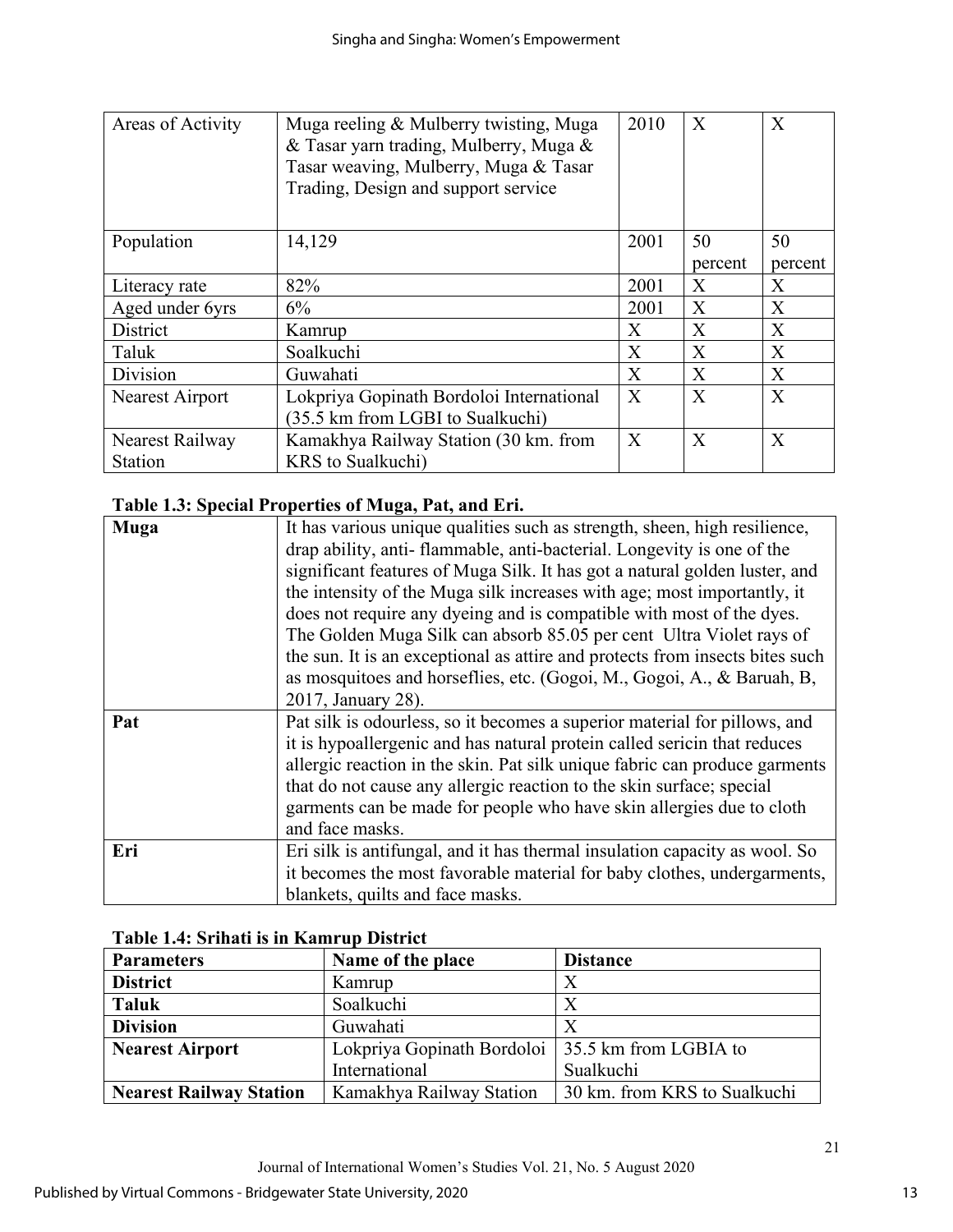| <b>Name of the Block</b> | <b>No. of Clusters</b> | <b>Total Weavers</b> |
|--------------------------|------------------------|----------------------|
|                          |                        | (Approx)             |
| Dimori                   | 12                     | 9594                 |
| Rampur                   | 10                     | 26, 468              |
| Chayani Barduar          | 11                     | 14,050               |
| Chaygaon                 | $\overline{7}$         | 8,764                |
| Boko                     | 10                     | 9772                 |
| Kamalpur                 | 12                     | 2175                 |
| Hajo                     | 15                     | 13,350               |
| Sualkuchi                | 8                      | 24500                |
| Rani                     | 8                      | 9535                 |
| Bejera                   | $\overline{7}$         | 5719                 |
| Rangia                   | 19                     | 15,440               |
| Chandrapur               | 4                      | 2195                 |
| Garoimari                | 8                      | 5140                 |
| Bongaon                  | $\overline{4}$         | 4282                 |
| Chamaria                 | 15                     | 6523                 |
| Bihdia Jajkona           | 13                     | 7185                 |
| Goreswar                 | 12                     | 11,621               |
| <b>Total</b>             | 175                    | 1,76,313             |

**Table 1.5: Distributions of Weavers in Different Blocks Kamrup** 

# **Table 1.6: Clusters - Wise Silk Activities in Kamrup District**

| <b>Cluster</b>            | <b>Areas of Activities</b>                                      |
|---------------------------|-----------------------------------------------------------------|
| Saulkuchi & Hajo          | Muga reeling & Mulberry twisting, Muga & Tasar yarn trading,    |
|                           | Mulberry, Muga & Tasar weaving, Mulberry, Muga & Tasar          |
|                           | Trading, Design and support service                             |
| Palashbari,               | Muga, Eri Cocoon & waste trading, Muga silk reeling & Eri Muga  |
| Bijonagar, Rampur,        | silk spinning, Muga, Eri silk yarn trading, weaving of eri Muga |
| Borduar & Rani            | spun silk fabric, trading -eri Muga spun silk fabric            |
| Chaygoan,                 | Muga Eri Rearing, trading, Eri Spinning weaving                 |
| <b>Bongaon</b> , and Boko |                                                                 |
| Guwahati (Kamrup          | Muga Eri seed supply, Mulberry & Tasar Yarn trading, Muga, Eri, |
| Metro)                    | Tasar & Mulberry fabric trading, Market Promotion, and Expo     |
|                           | Promotion                                                       |
| Rangia Sub                | Eri Spinning & Weaving                                          |
| <b>Division</b>           |                                                                 |

| Table 1.7: Presents the weaving unit classification based on yarn consumption pattern in |  |  |
|------------------------------------------------------------------------------------------|--|--|
| the Kamrup district                                                                      |  |  |

| <b>Block</b> | <b>Cotton &amp; Others</b> | Silk &        | <b>Mainly</b> | <b>Mainly</b> | <b>Mainly</b>   | <b>Total</b> |
|--------------|----------------------------|---------------|---------------|---------------|-----------------|--------------|
|              |                            | <b>Cotton</b> | Eri           | Muga          | <b>Mulberry</b> |              |
| Rani         | 30                         |               | $\Lambda$     |               |                 | 40           |
| Rampur       | <b>b</b>                   |               |               |               |                 | 40           |
| Hajo         |                            | ١Q            | ∡             |               | 30              | 60           |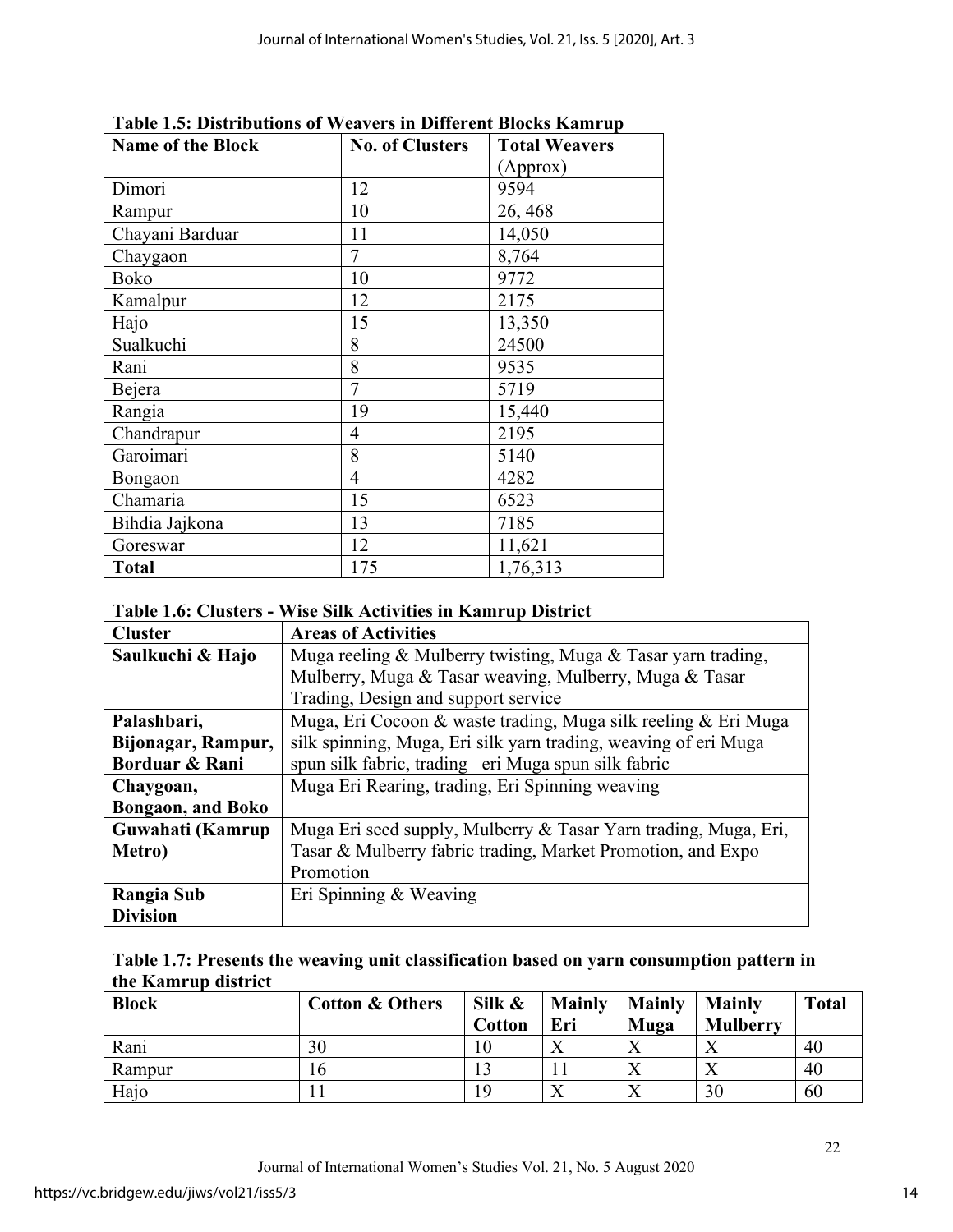| Kamalpur       | 38  |    |           | △         | $\lambda$ | 40  |
|----------------|-----|----|-----------|-----------|-----------|-----|
| Bezera         | l0  |    | ∡∢        | Λ         |           |     |
| Bongaon        | 9   |    | ∡         | $\Lambda$ | ∡⊾        | 20  |
| Saulkuchi      | 9   |    | $\Lambda$ | 19        | 18        | 60  |
| Chayani Bardur |     | 40 | $\Lambda$ | Δ         | $\Lambda$ | 40  |
| Guwahati       |     |    | ∽         |           |           | 16  |
| <b>Total</b>   | 143 | 89 |           | 23        |           | 327 |

# **Table 1.7A: Distribution of Handlooms in Assam State.**

| Name of the Dist.                                                 | <b>Number of Handlooms</b> |
|-------------------------------------------------------------------|----------------------------|
| N C Hill, Cachar, Dhubri, Hailakandi                              | 10,000-25,000              |
| Karimganj, Dhemaji, Goalpara, Tinsukia, Sonitpur                  | 25000-50,000               |
| Bongaigaon, Dibrugarh, Golaghat, Karbianglong, Barpeta, Jorhat,   | <b>Above 50,000</b>        |
| Kokrajhar, Kamrup, Lakhimpur, Nalbari, Nagaon, Sibsagar, Morigaon |                            |

# **Table 1.8: Number of Handlooms/Weavers (India and Assam): As per Handloom Census 2009-2010**

| <b>Parameters</b>                    | All India | Assam   |
|--------------------------------------|-----------|---------|
| Number of Handlooms                  | 2377331   | 1111577 |
| Number of Handloom Weavers   4331876 |           | 1643453 |

# **Table 1.9: Golden Muga silk.**

| <b>Raw Material</b> | <b>Silkworm</b> | Food needed for the      | The texture of the silk    |
|---------------------|-----------------|--------------------------|----------------------------|
|                     |                 | <b>Silkworm</b>          |                            |
| Golden Muga         | Antheraea       | Som (Machilus bombycina) | Yellowish-golden tint with |
| Silk                | assamensis      | and Sualu (Litsaea       | a shimmering, glossy       |
|                     | endemic         | polyantha) leaves        | texture                    |

# **Table 1.10: Pat Silk.**

| <b>Raw Material</b> | <b>Silkworm</b> | Food for the         | The texture of the silk |
|---------------------|-----------------|----------------------|-------------------------|
|                     |                 | <b>Silkworm</b>      |                         |
| Pat silk is also    | Bombyx Textor   | Morus alba is also   | Brilliant white or half |
| known as            | silkworms       | known as Nuni (white | white.                  |
| Mulberry Silk       |                 | Mulberry plant)      |                         |

# **Table 1.11: Eri Silk.**

| <b>Raw Material</b>                 | <b>Silkworm</b>      | <b>Food needed</b> | The texture of |
|-------------------------------------|----------------------|--------------------|----------------|
|                                     |                      | for the            | the silk       |
|                                     |                      | <b>Silkworm</b>    |                |
| Eri silk in the local area known as | Samia cynthia ricini | Castor oil         | Woollen white  |
| Endi, errandi silk, "Ahimsa Silk"   | is also known as     | ( <i>Ricinus</i>   | natural color. |
| or "Fabric of peace".               | endi poka or endi    | <i>communis</i> )  |                |
|                                     | polu.                |                    |                |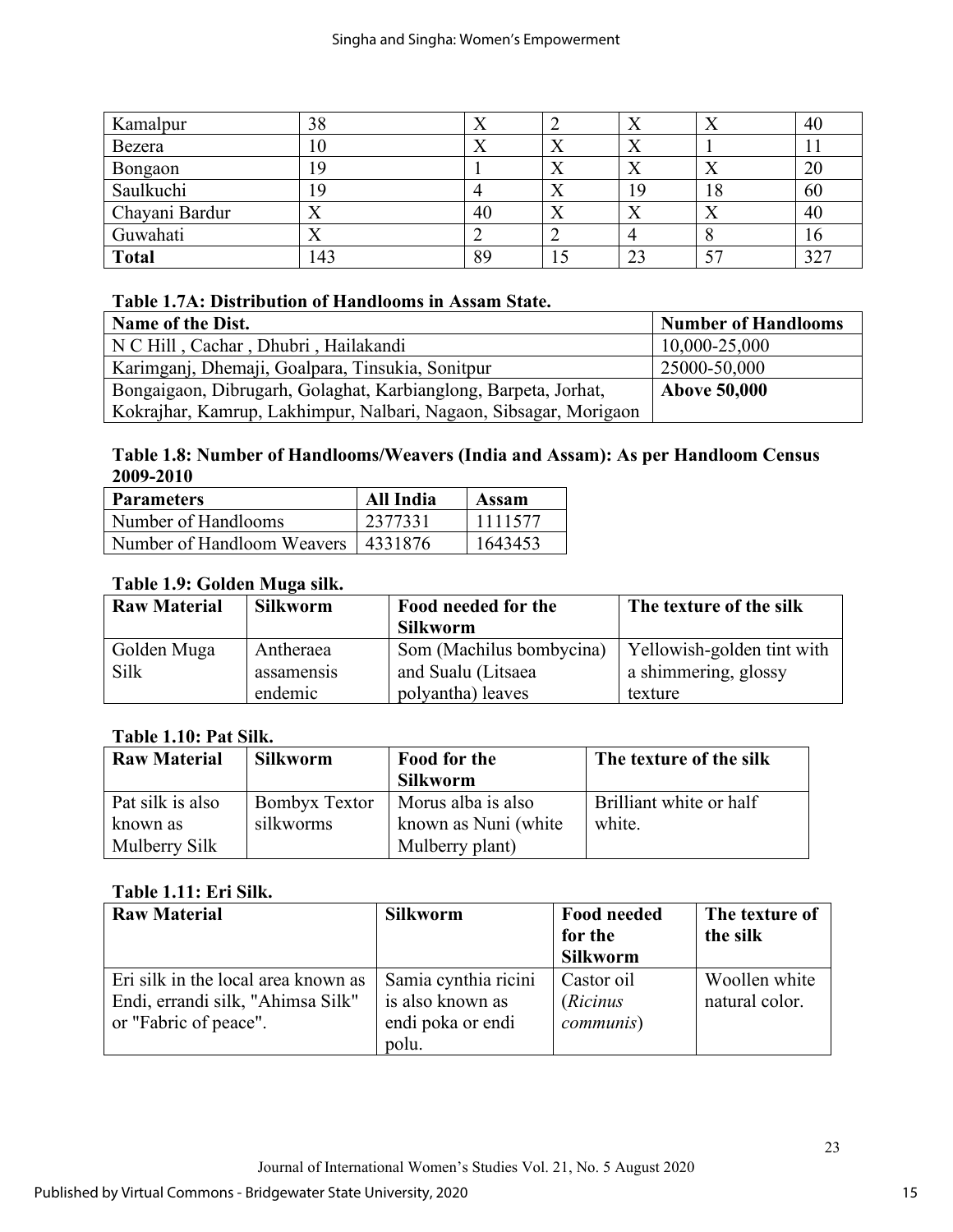| Table 1.12: Cotton. |                                                                         |                       |  |  |  |  |  |
|---------------------|-------------------------------------------------------------------------|-----------------------|--|--|--|--|--|
| <b>Raw Material</b> | <b>Plant Name</b>                                                       | <b>Texture of the</b> |  |  |  |  |  |
| <b>Cotton</b>       | <b>Cotton plants</b> genus Gossypium in the mallow<br>family Malvaceae. | Yellowish half white. |  |  |  |  |  |

### **Table 1.12A: Source/ Availability/Cost.**

| Raw              | Source                                   | <b>Availability</b> | Cost          |
|------------------|------------------------------------------|---------------------|---------------|
| <b>Material</b>  |                                          |                     |               |
| <b>Muga Silk</b> | Saulkuchi & Hajo, Palashbari, Bijonagar, | Available but       | Rs. 10,400-   |
|                  | Rampur, Borduar & Rani, Kamrup Metro     | limited             | 50,000 INR/kg |
| <b>Pat Silk</b>  | Saulkuchi & Hajo, Palashbari, Bijonagar, | Available but       | 2000-4000 INR |
|                  | Rampur, Borduar & Rani, Kamrup Metro     | limited             | / $kg$        |
| Eri Silk         | Palashbari, Bijonagar, Rampur, Borduar & | Available but       | 2300-3500     |
|                  | Rani, Saulkuchi & Hajo, Kamrup Metro     | limited             | INR/kg        |
| <b>Cotton</b>    | Kamrup Metro, Rampur, Chaygaon,          | Available           | 70-470 INR/kg |
|                  | Sualkuchi, Hajo, Bamundi, Baihata        |                     |               |
|                  | Chariali, Goreswar.                      |                     |               |

# **Table 1.12B: The average consumption of raw materials in percentage for production of Handloom fabric in the State of Assam.**

| <b>Approximate Percentage of Use</b> |          |          |        |      |         |           |          |
|--------------------------------------|----------|----------|--------|------|---------|-----------|----------|
| Muga                                 | Eri Silk | Mulberry | Cotton | Wool | Acrylic | Polyester | Others   |
| Silk                                 |          | Silk     |        |      |         |           |          |
| 6.27                                 | 2.20     | 7.33     | 53.00  | 5.07 | 9.20    | 4.87      | $2 - 07$ |

# **Table 1.13: Price Range of Assam's Handloom Product.**

| <b>Material</b> | Mekhela      | <b>Saris</b> | Patani   | Dokhona  | Gamucha(  | Gamucha   | <b>Stole</b> |
|-----------------|--------------|--------------|----------|----------|-----------|-----------|--------------|
|                 | <b>Sador</b> |              |          |          | for Neck) | (To Wear) |              |
|                 |              |              |          |          |           |           |              |
| Muga            | 5000-        | 8250-        | 7000-    | $9000 -$ | 1150-3500 | <b>NA</b> | <b>NA</b>    |
| Silk            | 50,000       | 75000        | 75000    | 75000    |           |           |              |
| Pat Silk        | 3800-        | 5990-        | $5000 -$ | 6500-    | 1150-2500 | <b>NA</b> | <b>NA</b>    |
|                 | 50,000       | 50,000       | 50000    | 75000    |           |           |              |
| Eri             | N/A          | N/A          | N/A      | N/A      | N/A       | N/A       | 1500-7000    |
| Cotton          | $250 -$      | $650-$       | $700 -$  | 700-1200 | 50-250    | 75-350    | 500-2300     |
|                 | 2100         | 2300         | 1200     |          |           |           |              |

# **Table 1.14: Dyeing (Some of the Organic color which is used for dyeing are)**

| <b>Plant name (Family)</b>                    | <b>Colour produced</b> | <b>Kind of garments</b> |
|-----------------------------------------------|------------------------|-------------------------|
| Acacia catechu Willd. (Mimosaceae)            | Blackish brown         | Cotton                  |
| Adina cordifolia Benth. & Hook.f. (Rubiaceae) | Yellow                 | Cotton, Silk            |
| Aegle marmelos Correa ex Roxb. (Rutaceae)     | Yellow                 | Cotton                  |
| Albizia odoratissima Benth. (Mimosaceae)      | Brick red              | Cotton                  |

24

 $\overline{\mathbf{u}}$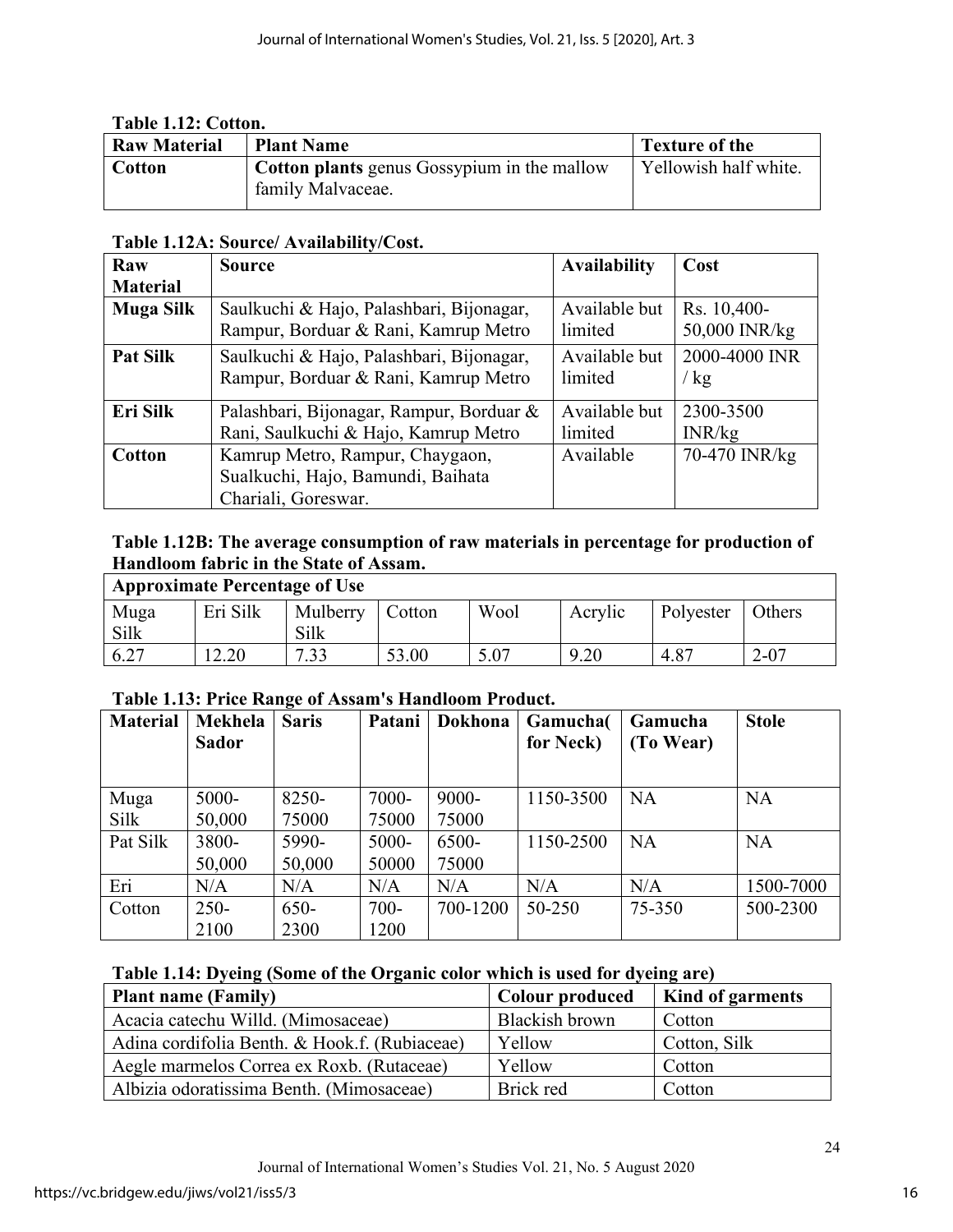| Ervatamia divaricata (Linn.) Alston      |                |               |
|------------------------------------------|----------------|---------------|
| (Apocynaceae)                            | Yellow         | Silk          |
|                                          |                | Silk, Cotton, |
| Rubia cordifolia L. (Rubiaceae)          | Red            | Woollen       |
| Symplocos oxyphylla Wall. (Symplocaceae) | Yellow         | Silk          |
| Woodfordia fruticosa Kurz (Lythraceae)   | Reddish yellow | Silk          |

# **Table 1.15: Quality Management.**

| $\mu$ i. Testing of material | ii. Analysis of result | l iii Corrective action according |
|------------------------------|------------------------|-----------------------------------|
|                              |                        | to results from the analysis      |

# **Table 1.16 Primary Weavers Cooperative Society**

| <b>Name of the District</b> | Number of                  |  |
|-----------------------------|----------------------------|--|
|                             | <b>Cooperative Society</b> |  |
| Kamrup (Metro)              | 69 Nos.                    |  |
| Kamrup (Rural)              | 200 Nos.                   |  |

# **Kiron, M. I. has designed a flow chart on the process.**

# **FLOW CHART OF WEAVING**

YARN FROM SPINNING ↓ DOUBLING AND TWISTING ↓ **WINDING** ↓ CREELING ↓ WARPING ↓ SIZING ↓ DRAWING-IN AND DENTING ↓ LOOMING ↓ LTYING-IN  $\perp$ **WEAVING**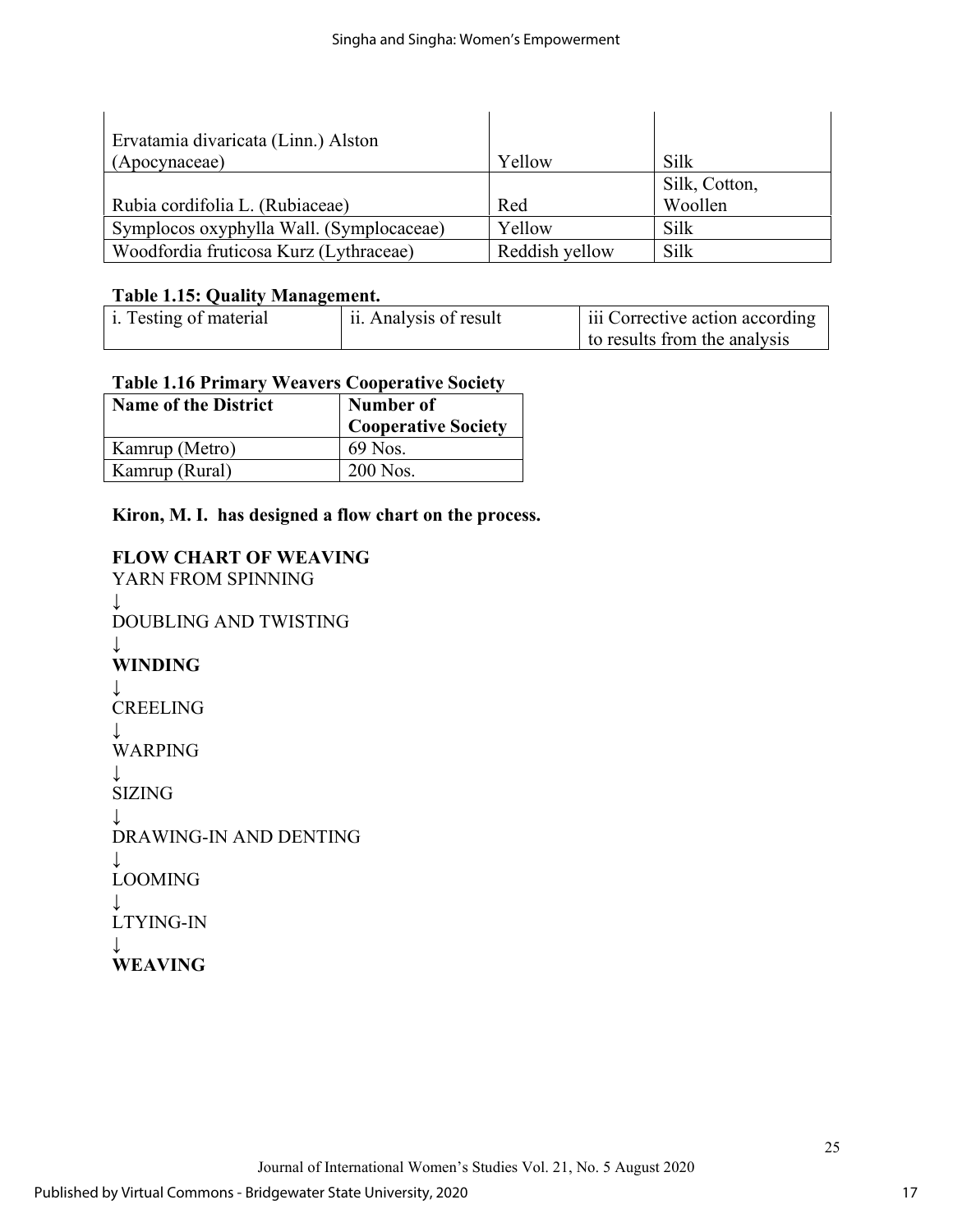

**Fig:** Flowchart of Weaving

|  |  |  |  |  | Table 1.17: Fund released for Clusters. |
|--|--|--|--|--|-----------------------------------------|
|--|--|--|--|--|-----------------------------------------|

| <b>Year of</b><br><b>Sanction</b> | No of<br>Benf.<br>Covered | No of<br><b>Clusters</b> | <b>Total</b><br><b>Project</b><br>Cost | <b>Central</b><br><b>Share</b> | State (IA)<br>share | <b>Fund released</b> |
|-----------------------------------|---------------------------|--------------------------|----------------------------------------|--------------------------------|---------------------|----------------------|
| 2014-15                           | 19444                     | 92                       | 4307.036                               | 14139.24                       | 402.40              | 1173.68 lakh INR     |
|                                   |                           |                          |                                        | lakh INR                       | lakh INR            |                      |

### **Table 1.18: Fund released for Marketing.**

| Year    | No. of events sanctioned/organized | Amount released (Rs. In lakh) |
|---------|------------------------------------|-------------------------------|
| 2013-14 | 3 National Level Handloom Expo     | 58.00                         |
| 2014-15 | 11 National Level Handloom Expo    | 211.50                        |
| 2015-16 | 4NHEs, 7SHEs, 31 DLEs              | 320.11                        |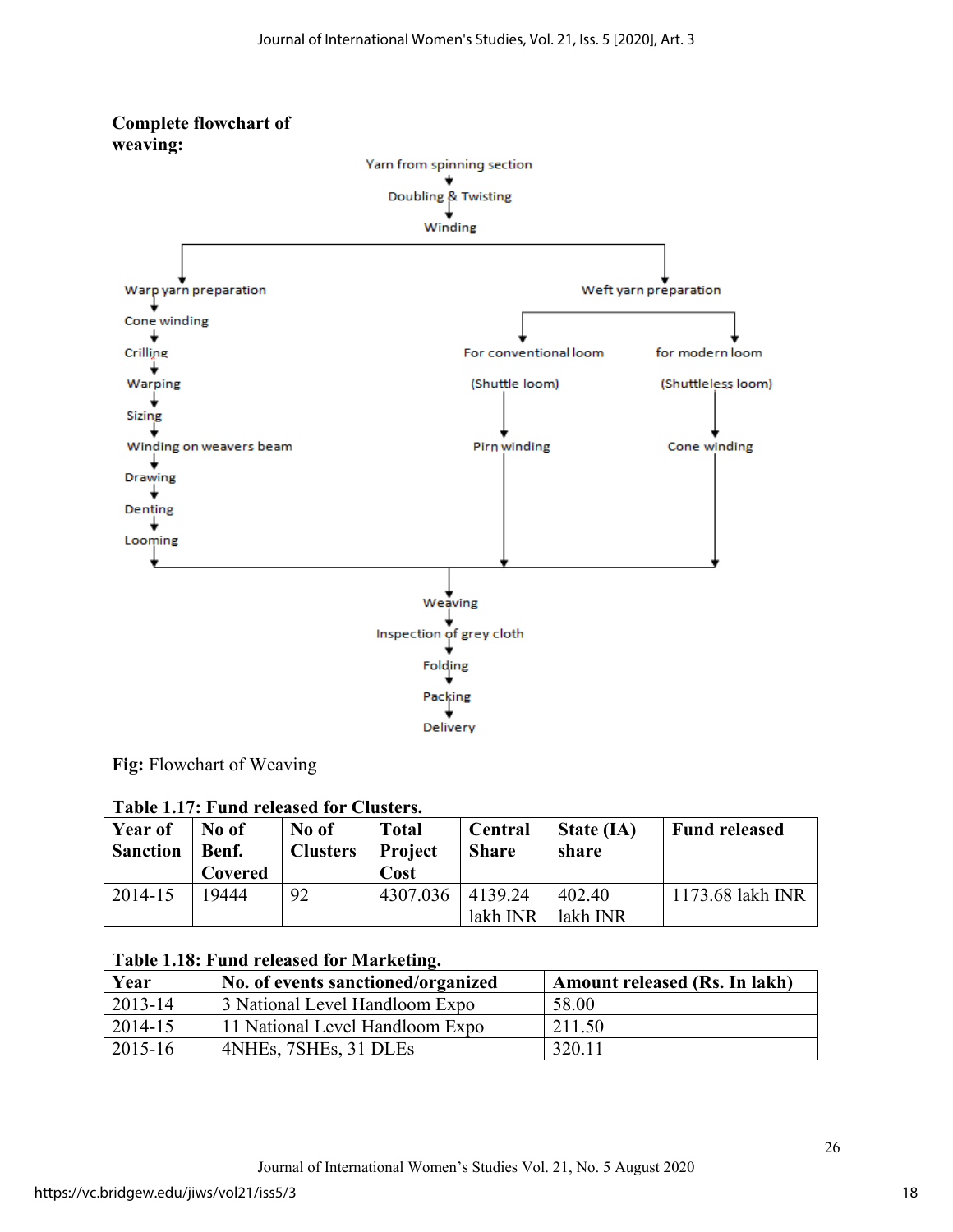| Year         | Amount released (Rs. In lakh) | <b>Weavers covered</b> |
|--------------|-------------------------------|------------------------|
| 2007-08      | 68.07                         | 1190                   |
| 2008-09      | 177.69                        | 200455                 |
| 2009-10      | 394.69                        | 266320                 |
| 2010-11      | 457.00                        | 301945                 |
| $2011 - 12$  | 516.46                        | 304727                 |
| 2012-13      | 739.88                        | 361903                 |
| 2013-14      | 849.68                        | 354002                 |
| <b>Total</b> | 3203.47                       | 1790542                |

### **Table 1.19: Marketing Incentives.**

# **Table 1.20: Marketing and export promotion scheme. (as of June 2017)**

Several events sanctioned/organized under Marketing and Export Promotion Scheme are as under:

| Year         | No. of events        | Amount released (Rs. In lakh) |
|--------------|----------------------|-------------------------------|
|              | sanctioned/organized |                               |
| 2007-08      | 36                   | 143.00                        |
| 2008-09      | 45                   | 210.00                        |
| 2009-10      | 76                   | 411.00                        |
| 2010-11      | 82                   | 573.00                        |
| 2011-12      | 89                   | 460.00                        |
| 2012-13      | 65                   | 348.00                        |
| 2013-14      | 32                   | 498.53                        |
| 2014-15      | 36                   | 252.00                        |
| 2015-16      | 46                   | 105.00                        |
| 2016-17      | 14                   | 1.97                          |
| <b>Total</b> | 541                  | 3002.41                       |

**Table 1.21: Handloom Weavers' Comprehensive Welfare Scheme.**

| Year         | <b>Weavers covered under Health</b><br><b>Insurance Scheme</b> | <b>Weavers covered under Mahatma</b><br>Gandhi Bunkar Bima Yojana |
|--------------|----------------------------------------------------------------|-------------------------------------------------------------------|
| 2007-08      | 464635                                                         | 16490                                                             |
| 2008-09      | 445947                                                         | 64664                                                             |
| 2009-10      | 352124                                                         | 55291                                                             |
| 2010-11      | 355322                                                         | 34322                                                             |
| 2011-12      | 387563                                                         | 54811                                                             |
| 2012-13      |                                                                | 58607                                                             |
| 2013-14      | 387563                                                         | 58323                                                             |
| 2014-15      | (30.09.2014) 387563                                            | 54627                                                             |
| 2015-16      | ٠                                                              | 61021                                                             |
| 2016-17      |                                                                | $(As of Date10th July 2017)$ 67572                                |
| <b>Total</b> | 2780717                                                        | 460146                                                            |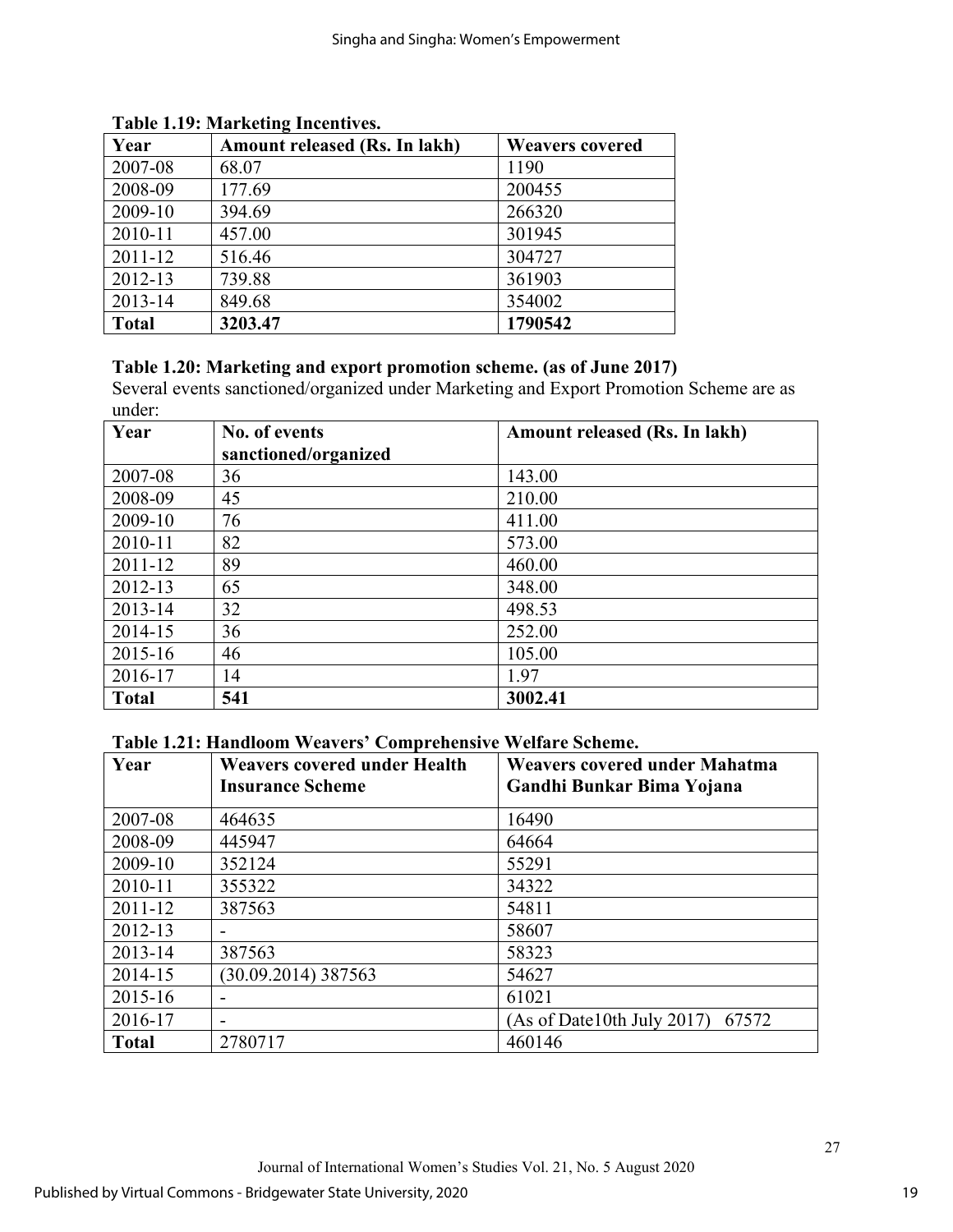| Year                        | <b>Quantity (in lakh kg)</b> | Value (Rs. in lakh) |
|-----------------------------|------------------------------|---------------------|
| 2007-08                     | 0.498                        | 124.01              |
| 2008-09                     | 0.506                        | 196.13              |
| 2009-10                     | 1.103                        | 351.45              |
| 2010-11                     | 0.633                        | 491.68              |
| 2011-12                     | 0.658                        | 284.16              |
| 2012-13                     | 0.546                        | 315.43              |
| 2013-14                     | 1.756                        | 644.47              |
| 2014-15                     | 1.405                        | 835.82              |
| 2015-16 (up to March, 2016) | 1.17                         | 888.105             |
| 2016-17 (Upto Feb, 2017)    | 0.55                         | 741.20              |
| <b>Total</b>                | 8.575                        | 5202.955            |

### **Table 1.22: Yarn Supply Scheme.**

### **Table 1.23: Weavers Credit Cards (WCC) –Rupay Card.**

| Year    | <b>WCC</b> issued | <b>Loan Sanctioned (Rs. in</b><br>crore) via WCC | <b>Loan Sanctioned (Rs. in</b><br>crore) |
|---------|-------------------|--------------------------------------------------|------------------------------------------|
| 2012-13 | 960               | 4.08                                             | 2.40                                     |
| 2013-14 | 4097              | 12.80                                            | 8.83                                     |
| 2014-15 | 558               | .80                                              | 1.80                                     |

### **Table 1.24: North Eastern Handicrafts and Handlooms Development Corporation Limited funds flow (Rs. in crore)**

| <b>Heads</b> of | Actual  | BE      | <b>RE</b> | BE      |
|-----------------|---------|---------|-----------|---------|
| <b>Accounts</b> | 2016-17 | 2017-18 | 2017-18   | 2018-19 |
| Revenue         | --      | --      | --        | --      |
| Capital         | 2.00    | 2.00    | 2.00      | 2.00    |
| <b>Total</b>    | 2.00    | 2.00    | 2.00      | 2.00    |

#### **Table 1.25: The losses of the Corporation (North Eastern Handicrafts and Handlooms Development Corporation Limited)** reduced over the past years. The details of the Losses are in the table

| Year                  | $2015 - 16$ | 2016-17 | <b>2017-18 (Estimated)</b> |
|-----------------------|-------------|---------|----------------------------|
| <b>Sales (Net)</b>    | 12.15       | 14.74   | above $19.00$              |
| <b>Operating Loss</b> | 1.92        | 1.13    | --                         |

### **Table 1.26:** Training provided by NIFT

| <b>Training Institute</b> | Number of Weavers trained   Budget |              |
|---------------------------|------------------------------------|--------------|
| NIIFT, Kolkatta           | 300 weavers                        | Rs. 60 lakhs |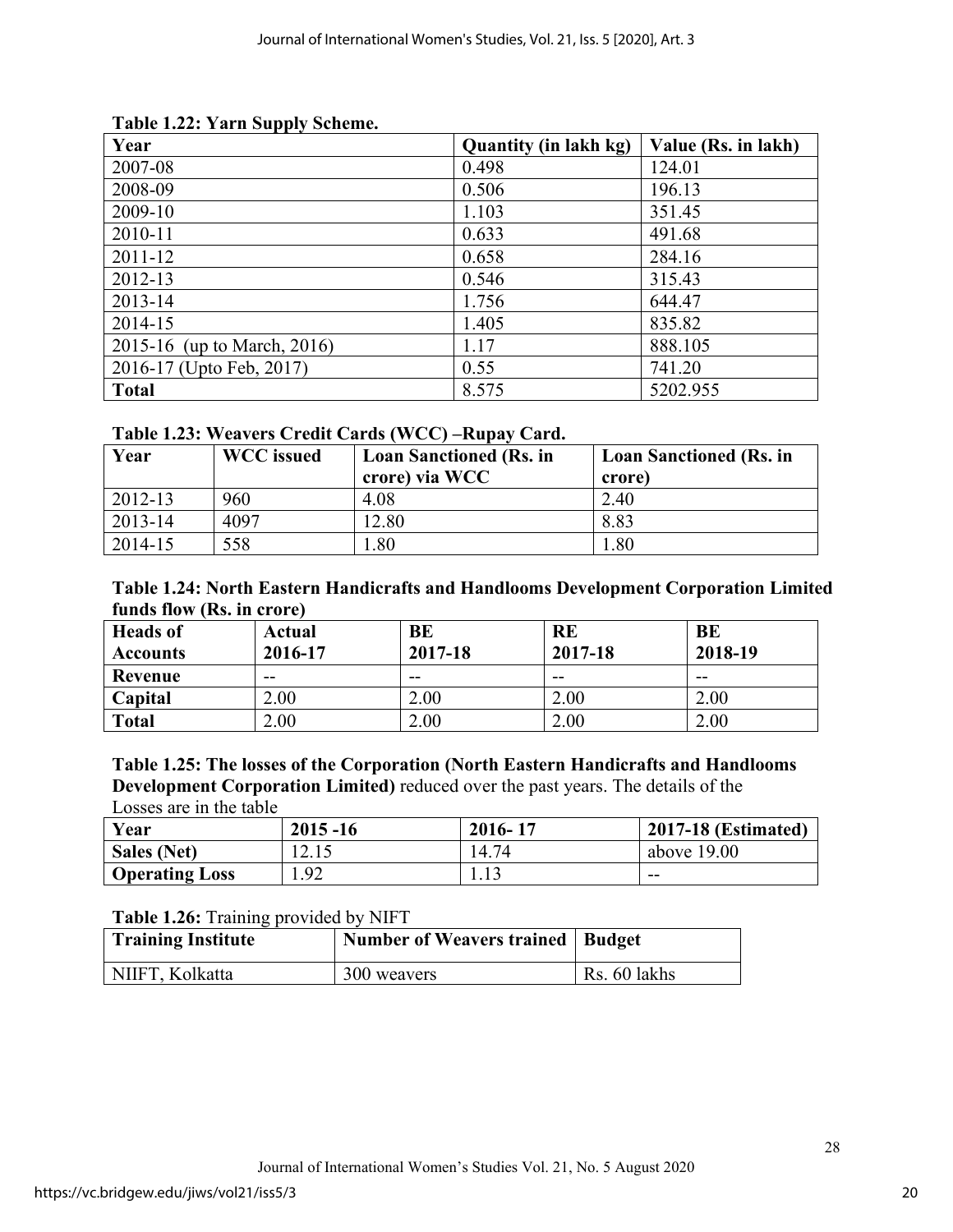**Table 1.27: Schemes** 

| <b>Name of the Scheme</b>                                          | <b>Features</b>                                                                                                                                                                                                                                             |
|--------------------------------------------------------------------|-------------------------------------------------------------------------------------------------------------------------------------------------------------------------------------------------------------------------------------------------------------|
| Aam Aadmi Bima Yojana                                              | Ministry of Finance, Government of India has permitted the<br>merger of Social Security Schemes viz., Aam Admi Bima<br>Yojana (AABY) and Janashree Bima Yojana (JBY).<br>Now it's known as "Aam Admi Bima Yojana," and it is in<br>effect from $01.01.2013$ |
| <b>National Handloom</b><br><b>Development Programme</b><br>(NHDP) | <b>Weavers Package:</b><br>National Handloom Development Programme (NHDP) to be<br>executed during the XII Plan, as a centrally-sponsored proposal<br>endorsed by the Planning commission merging, with or without<br>modifications.                        |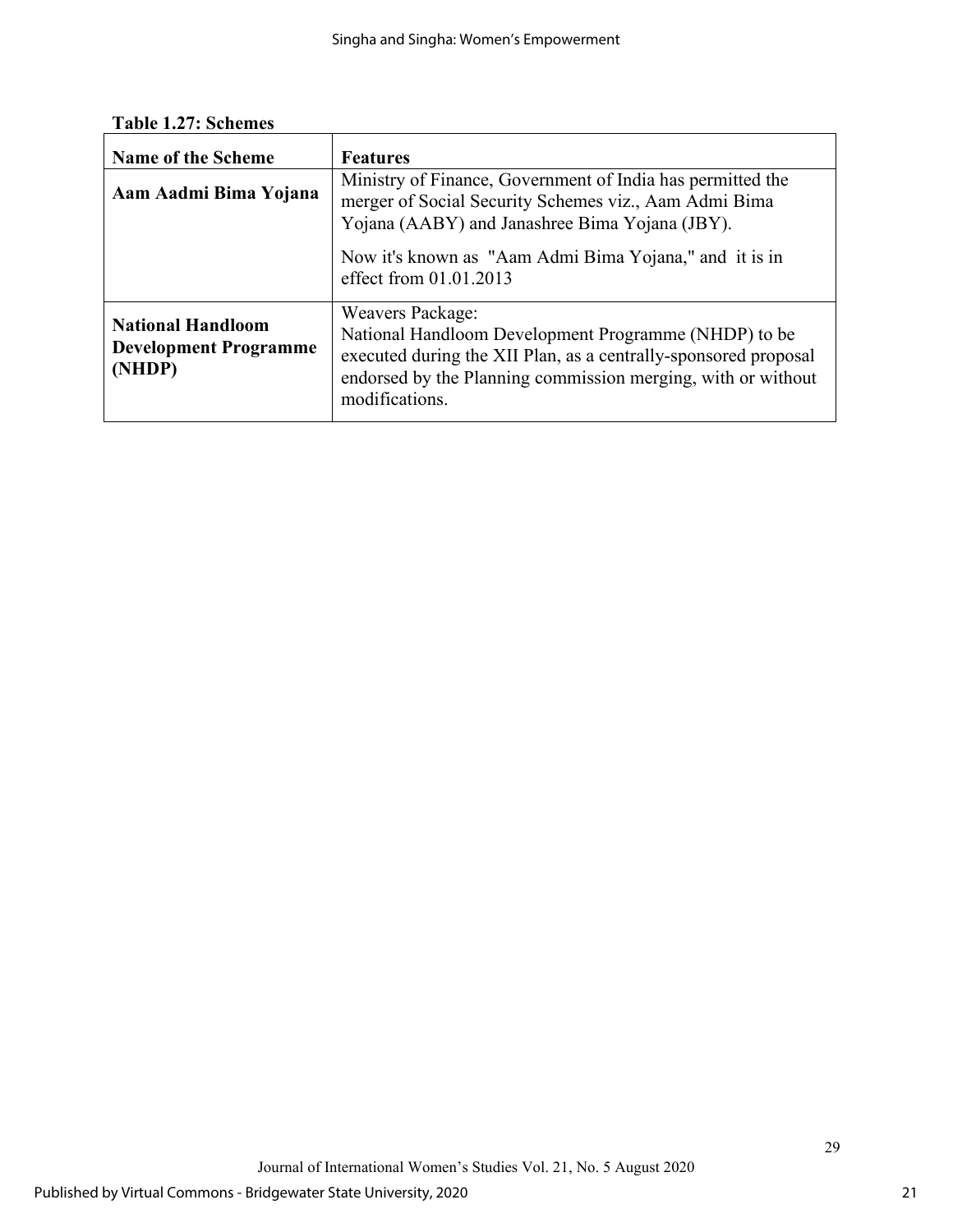**References**

- Baishya, M. (2016). A Study on Educational and Vocational Status of Women Weavers with Special Reference to Sualkuchi Block, Kamrup District, Assam, India. *International Journal of Research in Engineering, IT and Social Sciences, 6(6)*, 26-30. Retrieved April 29, 2019, from http://www.indusedu.org/pdfs/IJREISS/IJREISS\_846\_31940.pdf
- Bajpeyi, C. M., Padaki, N. V., & Mishra, S. N. (2010). Review of Silk Handloom Weaving in Assam. *Textile Review.* https://www.fibre2fashion.com/industry-article/4657/review-ofsilk-handloom-weaving-in-assam
- Bennur, S. (2015). "Indian Silk Industry Hopes To Become Self-Reliant By 2020". In *The Hindu*. AccessedMarch 24, 2020, from https://www.thehindu.com/news/national/karnataka/indian-silk-industry-hopes-tobecome-selfreliant-by-2020/article7885584.ece
- Cooch Behar Merger Agreement. (n.d.). In *Cooch Behar*. Retrieved October 10, 2019, from http://coochbehar.nic.in/Htmfiles/royal\_history2.html
- Dutta, D. (2015). Koch coinage: A study in historical perspective (Master's thesis). Retrieved April 23, 2019, from *Shodhganga.*
- Gogoi, M., Gogoi, A., & Baruah, B. (2017). Exotic Muga Silk: Pride of Assam. *International Journal of Applied Home Science*, *4*(1 &2), 72-78.
- Handloom Cooperative Societies (n.d.). Retrieved April 11, 2019, from https://hts.assam.gov.in/information-services/handloom-co-operative-society
- Hand loom Policy 2017-2018. (2017). Guwahati, India: Govt. of Assam. Retrieved April 23, 2019, from https://advantageassam.com/assets/front/pdf/Handloom-Policy.pdf
- In Parameters of Eri And Muga. Retrieved May 2, 2019, from https://hts.assam.gov.in/frontimpotentdata/parameters-of-eri-and-Muga
- Kar, A., & Borthakur, S. K. (2007, November 27). In *Dye Yielding Plants Of Assam For Dyeing Handloom Textile Products*. Retrieved April 9, 2019, https://www.researchgate.net/publication/282054206 Dye yielding plants of Assam fo r\_dyeing\_handloom\_textile\_products
- Kiron, M. I. (n.d.). Process Flow Chart of Weaving. Retrieved April 11, 2019, from https://textilelearner.blogspot.com/2011/08/process-flow-chart-of-weaving\_1681.html
- Muga silk fast gaining popularity in Japan. *The Hindu Businessline*, June 2 2011, www.thehindubusinessline.com/economy/Muga-silk-fast-gaining-popularity-injapan/article23052355.ece. Accessed May 7 2019.
- Shrikumar, A. (2013, March 6). In drape a piece of pride. Retrieved April 2, 2019, from https://www.thehindu.com/features/metroplus/fashion/drape-a-piece-ofpride/article4481756.ece
- Singha, S., & Singha, R. (2019). Sustainable Entrepreneurship For North East India. In A. Marcheva & N. Yankov (Eds.), *Global Sustainable Development Goals: Understanding, Concepts, Metrics and Teaching* (pp. 161-187). Svishtov, Northern Bulgaria, Bulgaria: Tsenov Academic Publishing House, Svishtov, 24, Gradevo Str., Bulgaria. Retrieved from http://thenativetribe.org/2019/09/28/sustainable-entrepreneurship-for-north-eastindia
- State-wise status of handloom sector for the month of June, 2017 (n.d.). Retrieved April 2, 2019, from http://handlooms.nic.in/writereaddata/2538.pdf
- Weavers Package. (n.d.). In *National Bank for Agriculture and Rural Development*. Retrieved March 23, 2020, from https://nabard.org/content.aspx?id=603